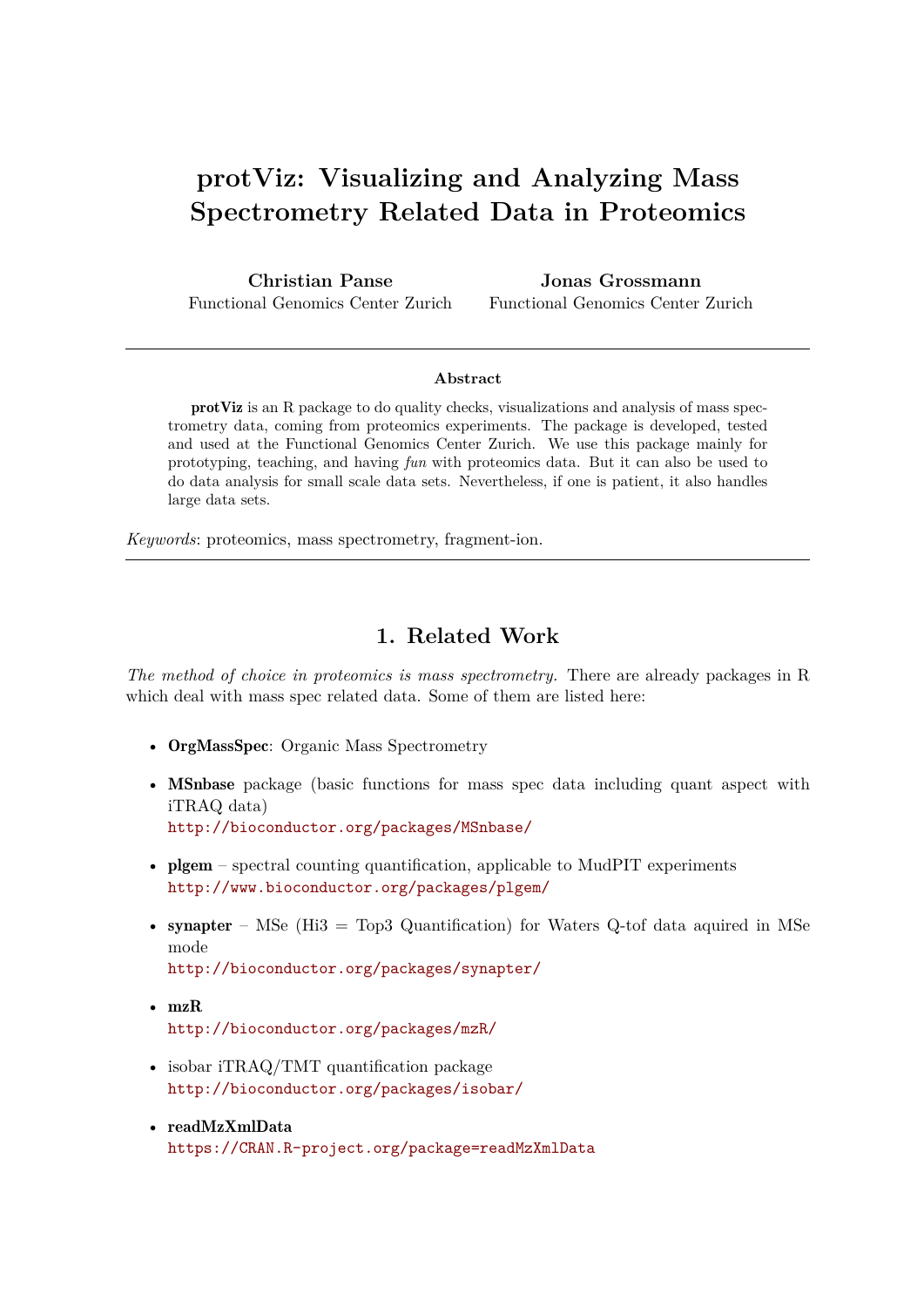#### 2 protViz

• rawDiag - an R package supporting rational LC-MS method optimization for bottom-up proteomics on multiple OS platforms [\(Trachsel, Panse, Kockmann, Wolski, Grossmann,](#page-27-0) [and Schlapbach 2018\)](#page-27-0)

# **2. Get Data In – Preprocessing**

The most time consuming and challenging part of data analysis and visualization is shaping the data the way that they can easily further process. In this package, we intentionally left this part away because it is very infrastructure dependent. Moreover, we use also commercial tools to analyze data and export the data into R accessible formats. We provide a different kind of importers if these formats are available, but with little effort, one can bring other exports in a similar format which will make it easy to use our package for a variety of tools.

#### **2.1. Identification - In-silico from Proteins to Peptides**

For demonstration, we use a sequence of peptides derived from a tryptic digest using the Swiss-Prot FETUA\_BOVIN Alpha-2-HS-glycoprotein protein (P12763).

fcat and tryptic-digest are commandline programs which are included in the package. fcat removes the lines starting with > and all 'new line' character within the protein sequence while tryptic-digest is doing the triptic digest of a protein sequence applying the rule: cleave after arginine  $(R)$  and lysine  $(K)$  except followed by proline $(P)$ .

Both programs can be used through the Fasta Rcpp module.

```
R> library(protViz)
R> fname <- system.file("extdata", name='P12763.fasta', package = "protViz")
R> F <- Fasta$new(fname)
```
print the first 60 characters of P12763.

```
R> substr(F$getSequences(), 1, 60)
```
[1] "MKSFVLLFCLAQLWGCHSIPLDPVAGYKEPACDDPDTEQAALAAVDYINKHLPRGYKHTL"

```
R> (fetuin <- F$getTrypticPeptides())
```

```
[1] "MK"
```
- [2] "SFVLLFCLAQLWGCHSIPLDPVAGYK"
- [3] "EPACDDPDTEQAALAAVDYINK"
- [4] "HLPR"
- [5] "GYK"
- [6] "HTLNQIDSVK"
- [7] "VWPR"
- [8] "RPTGEVYDIEIDTLETTCHVLDPTPLANCSVR"
- [9] "QQTQHAVEGDCDIHVLK"
- [10] "QDGQFSVLFTK"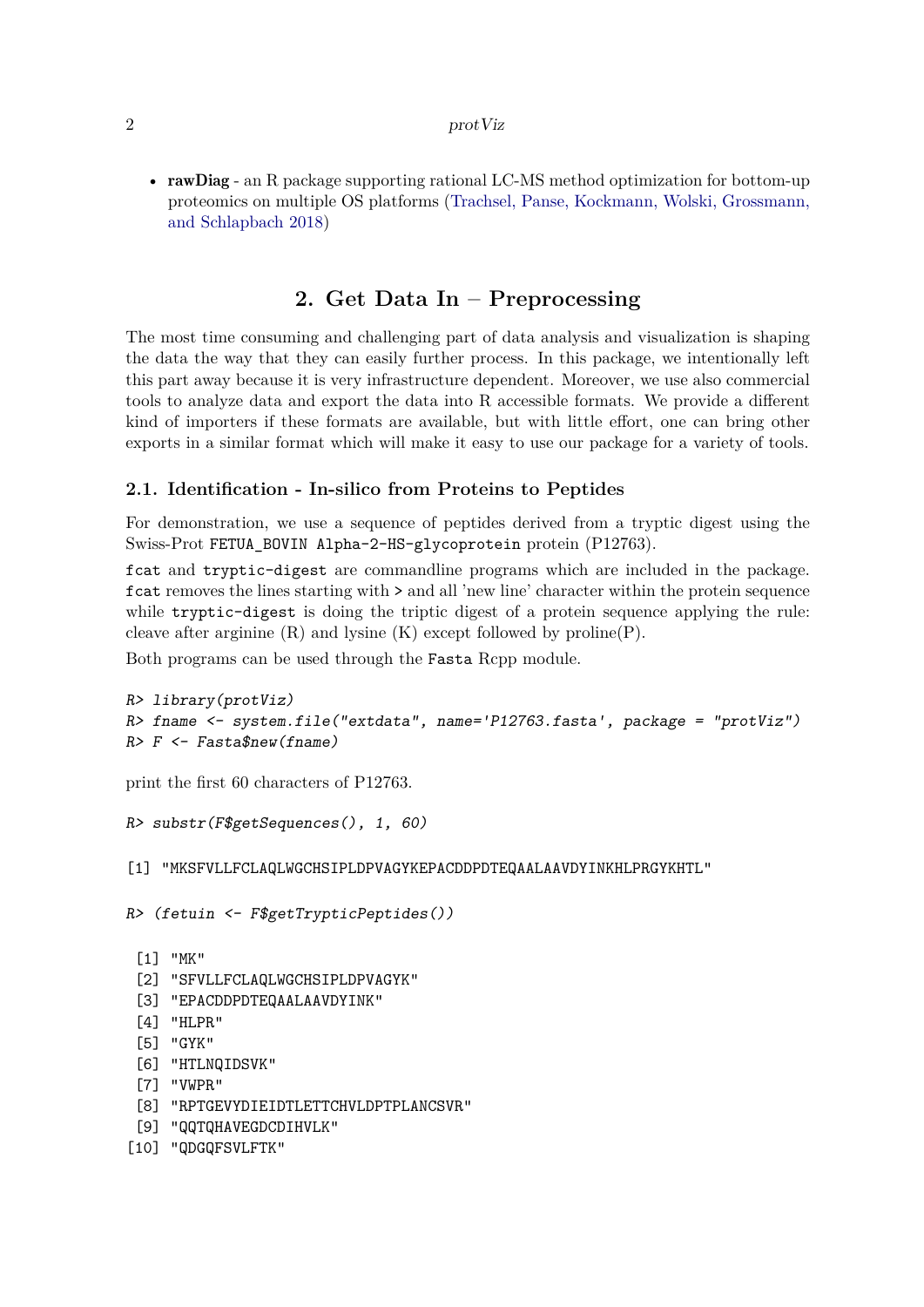- [11] "CDSSPDSAEDVR"
- [12] "K"
- [13] "LCPDCPLLAPLNDSR"
- [14] "VVHAVEVALATFNAESNGSYLQLVEISR"
- [15] "AQFVPLPVSVSVEFAVAATDCIAK"
- [16] "EVVDPTK"
- [17] "CNLLAEK"
- [18] "QYGFCK"
- [19] "GSVIQK"
- [20] "ALGGEDVR"
- [21] "VTCTLFQTQPVIPQPQPDGAEAEAPSAVPDAAGPTPSAAGPPVASVVVGPSVVAVPLPLHR"
- [22] "AHYDLR"
- [23] "HTFSGVASVESSSGEAFHVGK"
- [24] "TPIVGQPSIPGGPVR"
- [25] "LCPGR"
- [26] "IR"
- [27] "YFK"
- [28] "I"

## **3. Peptide Identification**

*The currency in proteomics are the peptides.* In proteomics, proteins are digested to so-called peptides since peptides are much easier to handle biochemically than proteins. Proteins are very different in nature some are very sticky while others are soluble in aqueous solutions while again are only sitting in membranes. Therefore, proteins are chopped up into peptides because it is fair to assume, that for each protein, there will be many peptides behaving well so that they can be measured with the mass spectrometer. This step introduces another problem, the so-called protein inference problem. In this package here, we do not touch at all upon the protein inference.

## **3.1. Computing Mass and Hydrophobicity of a Peptide Sequence**

parentIonMass computes the mass of an amino acid sequence.

```
R> mass <- parentIonMass(fetuin)
```
The ssrc function derives a measure for the hydrophobicity based on the method described in [\(Krokhin, Craig, Spicer, Ens, Standing, Beavis, and Wilkins 2004\)](#page-27-1).

```
R> hydrophobicity <- ssrc(fetuin)
```
The content of mass and hydrophobicity can be seen in the Table [1.](#page-3-0)

A figure below shows a scatter plot graphing the parent ion mass versus the hydrophobicity value of each in-silico tryptic digested peptide of the FETUA BOVIN (P12763) protein.

*R> op <- par(mfrow = c(1, 1)) R> plot(hydrophobicity ~ mass,*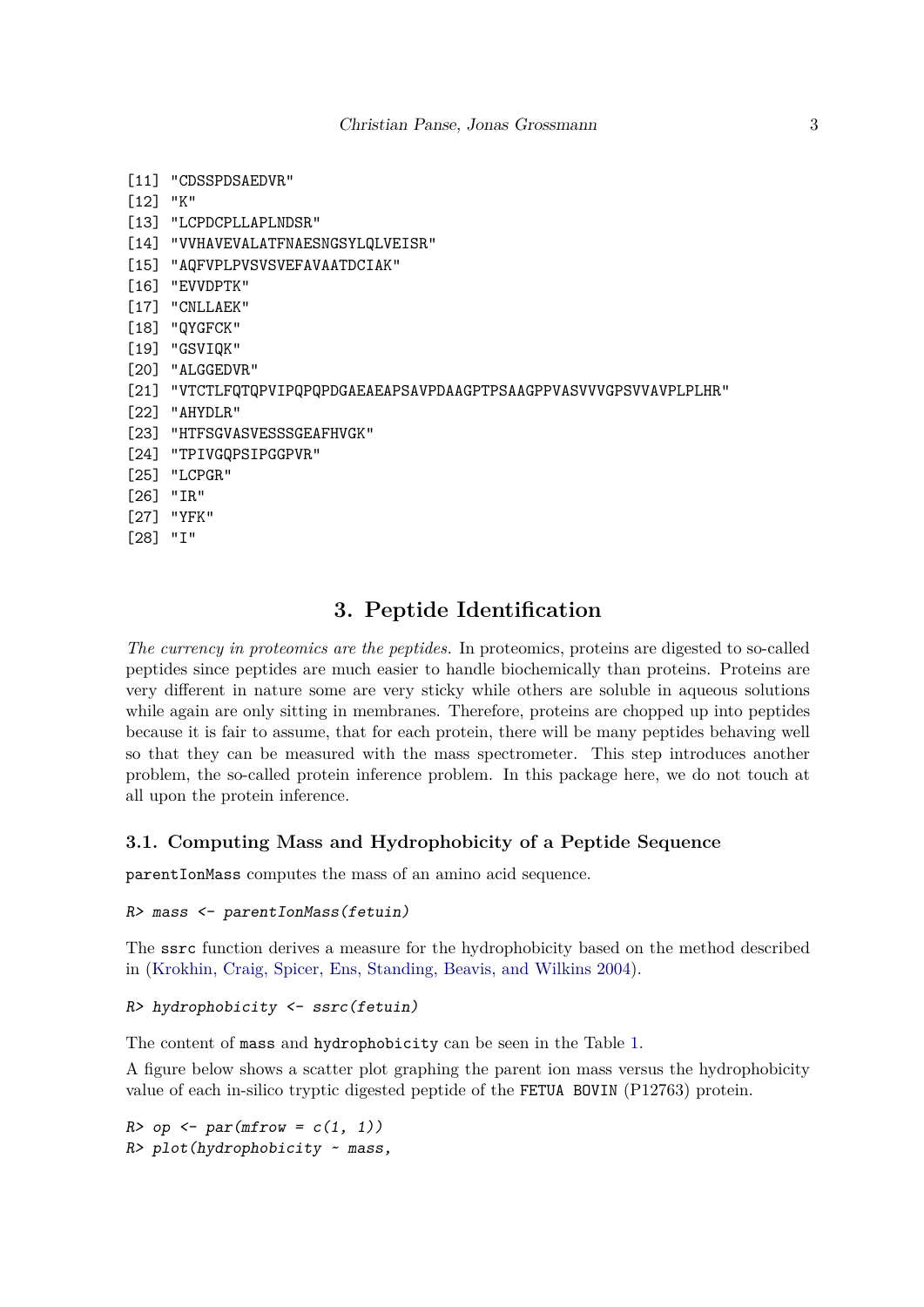4 protViz

| peptide                                                       | mass    | hydrophobicity |
|---------------------------------------------------------------|---------|----------------|
| $\overline{\text{MK}}$                                        | 278.15  |                |
| SFVLLFCLAQLWGCHSIPLDPVAGYK                                    | 2991.53 | 71.74          |
| EPACDDPDTEOAALAAVDYINK                                        | 2406.08 | 25.81          |
| <b>HLPR</b>                                                   | 522.31  | 6.05           |
| <b>GYK</b>                                                    | 367.20  | 2.16           |
| <b>HTLNQIDSVK</b>                                             | 1154.62 | 18.37          |
| <b>VWPR</b>                                                   | 557.32  | 9.55           |
| RPTGEVYDIEIDTLETTCHVLDPTPLANCSVR                              | 3671.77 | 46.69          |
| <b>QQTQHAVEGDCDIHVLK</b>                                      | 1977.94 | 21.45          |
| <b>QDGQFSVLFTK</b>                                            | 1269.65 | 32.22          |
| <b>CDSSPDSAEDVR</b>                                           | 1337.53 | 2.08           |
| K                                                             | 147.11  |                |
| <b>LCPDCPLLAPLNDSR</b>                                        | 1740.84 | 31.62          |
| VVHAVEVALATFNAESNGSYLQLVEISR                                  | 3016.57 | 54.51          |
| <b>AQFVPLPVSVSVEFAVAATDCIAK</b>                               | 2519.32 | 53.75          |
| <b>EVVDPTK</b>                                                | 787.42  | 7.78           |
| <b>CNLLAEK</b>                                                | 847.43  | 16.51          |
| <b>OYGFCK</b>                                                 | 802.36  | 10.05          |
| <b>GSVIOK</b>                                                 | 631.38  | 9.83           |
| <b>ALGGEDVR</b>                                               | 816.42  | 10.35          |
| VTCTLFQTQPVIPQPQPDGAEAEAPSAVPDAAGPTPSAAGPPVASVVVGPSVVAVPLPLHR | 6015.13 | 39.37          |
| <b>AHYDLR</b>                                                 | 774.39  | 11.42          |
| <b>HTFSGVASVESSSGEAFHVGK</b>                                  | 2120.00 | 27.95          |
| TPIVGQPSIPGGPVR                                               | 1474.84 | 23.26          |
| <b>LCPGR</b>                                                  | 602.31  | 3.61           |
| IR.                                                           | 288.20  |                |
| <b>YFK</b>                                                    | 457.24  | 7.91           |
| I                                                             | 132.10  |                |

<span id="page-3-0"></span>Table 1: parent ion mass and hydrophobicity values of the tryptic digested protein  $extttP12763.$ 

*+ log =* '*xy*'*, pch = 16, col =* '*#88888888*'*, cex = 2,*

```
+ main = "sp|P12763|FETUA_BOVIN Alpha-2-HS-glycoprotein",
```

```
+ sub = 'tryptic peptides')
```

```
R> text(mass, hydrophobicity, fetuin, pos=2, cex=0.5, col = '#CCCCCC88')
```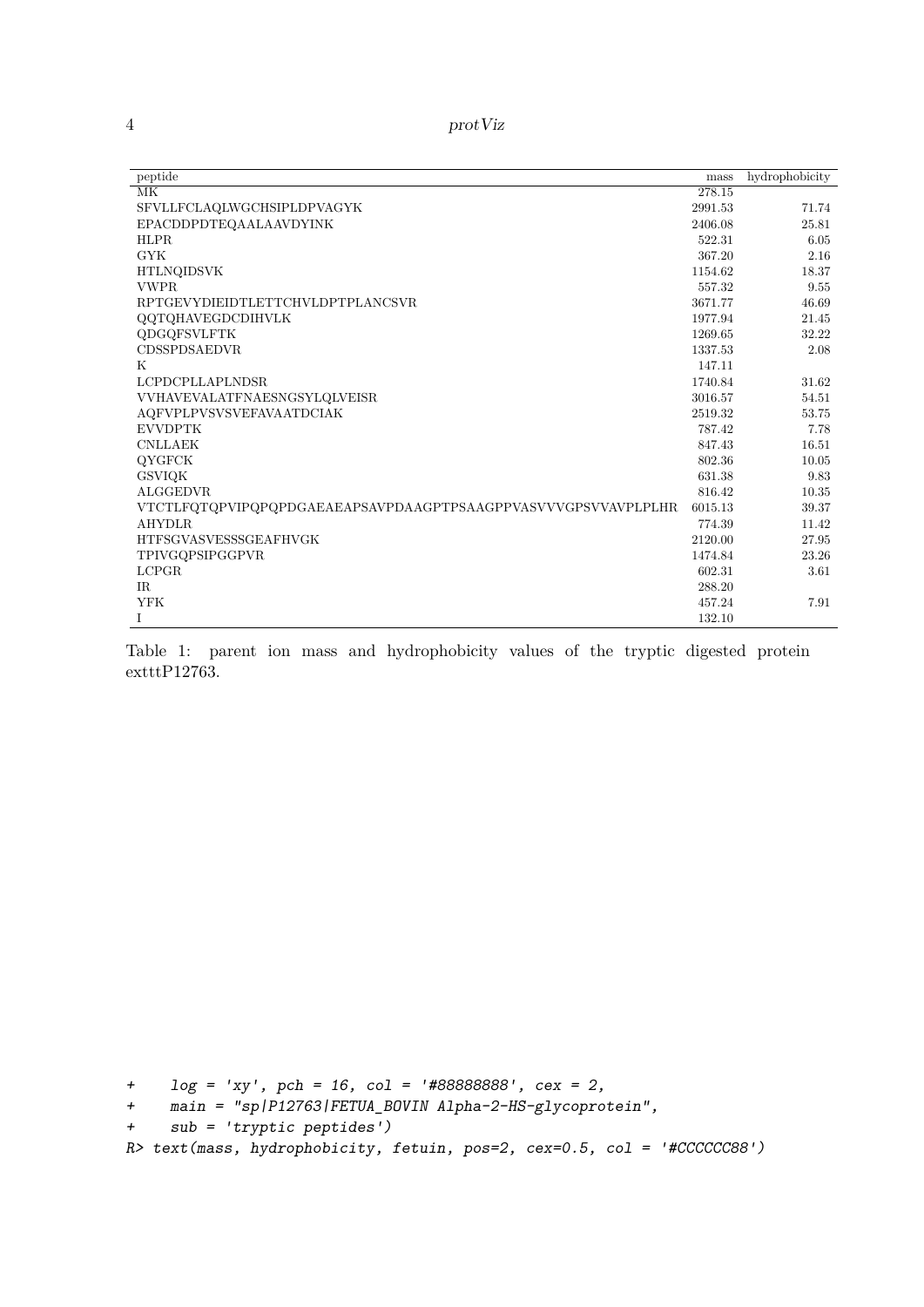

#### **sp|P12763|FETUA\_BOVIN Alpha−2−HS−glycoprotein**

**3.2. In-silico Peptide Fragmentation**

The fragment ions computation of a peptide follows the rules proposed in [\(Roepstorff and](#page-27-2) [Fohlman 1984\)](#page-27-2). Beside the b and y ions the FUN argument of fragmentIon defines which ions are computed. the default ions beeing computed are defined in the function defaultIon. The are no limits for defining other forms of fragment ions for ETD (c and z ions) CID (b and y ions).

```
R> defaultIon
```

```
function (b, y)
{
    Hydrogen <- 1.007825
    Oxygen <- 15.994915
    Nitrogen <- 14.003074
    c <- b + (Nitrogen + (3 * Hydrogen))
    z \leftarrow y - (Nitrogen + (3 * Hydrogen))return(cbind(b, y, c, z))
}
<bytecode: 0x560377f8b8b0>
```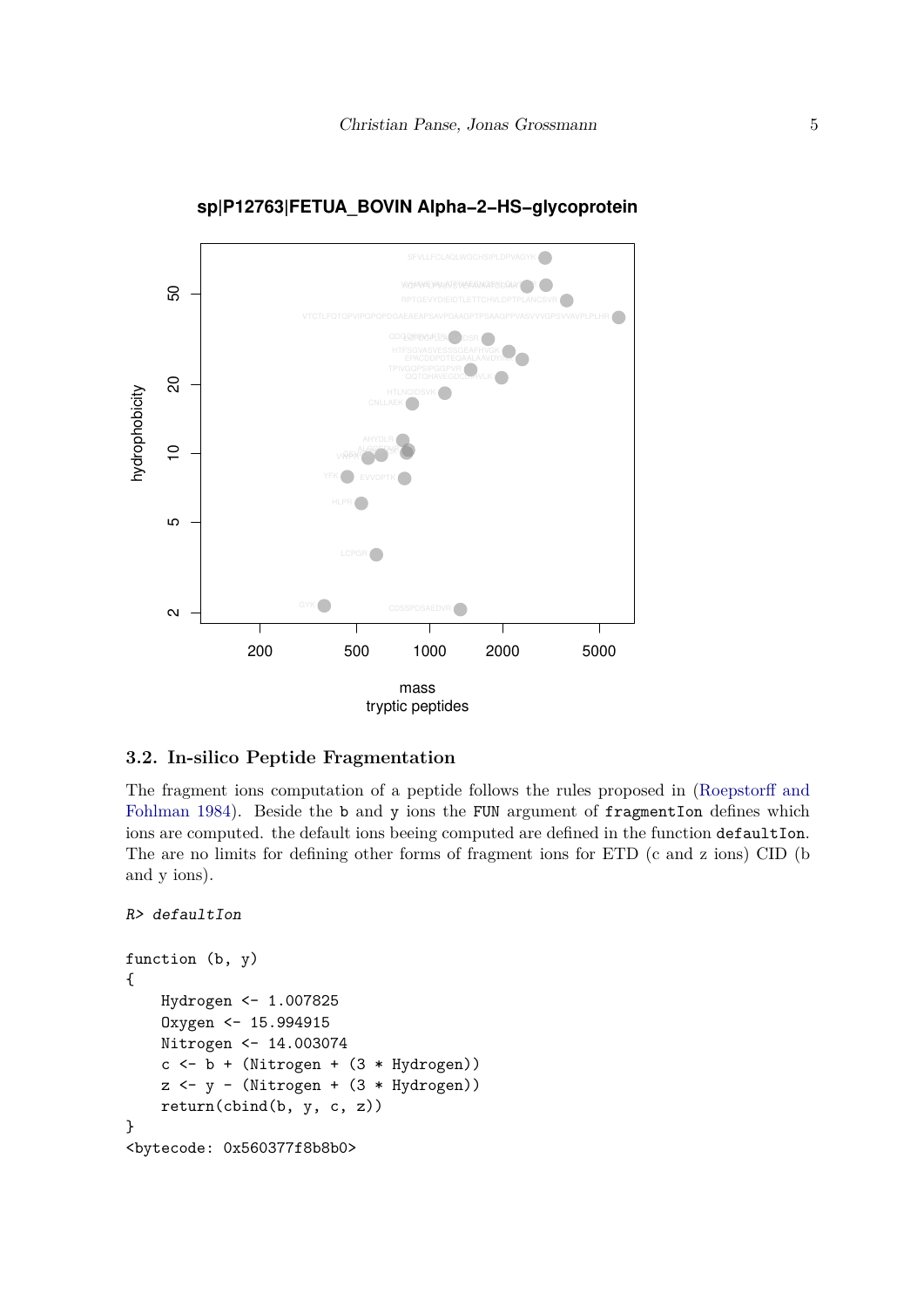<environment: namespace:protViz>

```
R> peptides<-c('HTLNQIDSVK', 'ALGGEDVR', 'TPIVGQPSIPGGPVR')
R> pim<-parentIonMass(peptides)
R> fi<-fragmentIon(peptides)
R> par(mfrow=c(3,1));
R> for (i in 1:length(peptides)){
+ plot(0,0,
+ xlab='m/Z',
+ ylab='',
+ xlim=range(c(fi[i][[1]]$b,fi[i][[1]]$y)),
+ ylim=c(0,1),
+ type='n',
+ axes=FALSE,
+ sub=paste( pim[i], "Da"));
+ box()
+ axis(1,fi[i][[1]]$b,round(fi[i][[1]]$b,2))
+ pepSeq<-strsplit(peptides[i],"")
+ axis(3,fi[i][[1]]$b,pepSeq[[1]])
+
+ abline(v=fi[i][[1]]$b, col='red',lwd=2)
+ abline(v=fi[i][[1]]$c, col='orange')
+ abline(v=fi[i][[1]]$y, col='blue',lwd=2)
+ abline(v=fi[i][[1]]$z, col='cyan')
+ }
```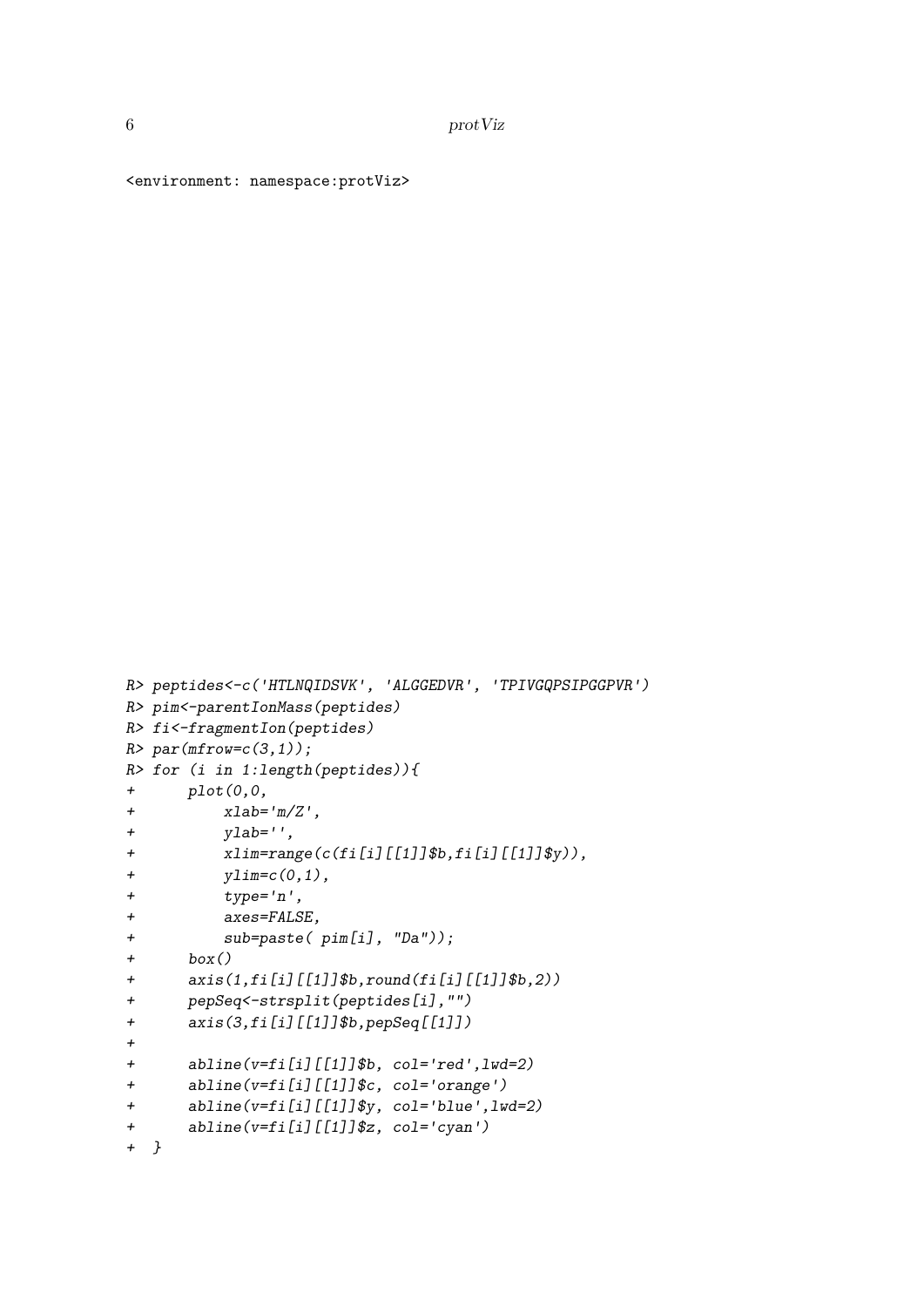

The next lines compute the singly and doubly charged fragment ions of the HTLNQIDSVK peptide. Which are usually the ones that can be used to make an identification.

```
R> Hydrogen<-1.007825
R> (fi.HTLNQIDSVK.1 <- fragmentIon('HTLNQIDSVK'))[[1]]
         b y c z
1 138.0662 147.1128 155.0927 130.0863
```
2 239.1139 246.1812 256.1404 229.1547 3 352.1979 333.2132 369.2245 316.1867 4 466.2409 448.2402 483.2674 431.2136 5 594.2994 561.3242 611.3260 544.2977 6 707.3835 689.3828 724.4100 672.3563 7 822.4104 803.4258 839.4370 786.3992 8 909.4425 916.5098 926.4690 899.4833 9 1008.5109 1017.5575 1025.5374 1000.5309 10 1136.6058 1154.6164 1153.6324 1137.5899

*R> (fi.HTLNQIDSVK.2 <-(fi.HTLNQIDSVK.1[[1]] + Hydrogen) / 2)*

b y c z 1 69.53701 74.06031 78.05028 65.54704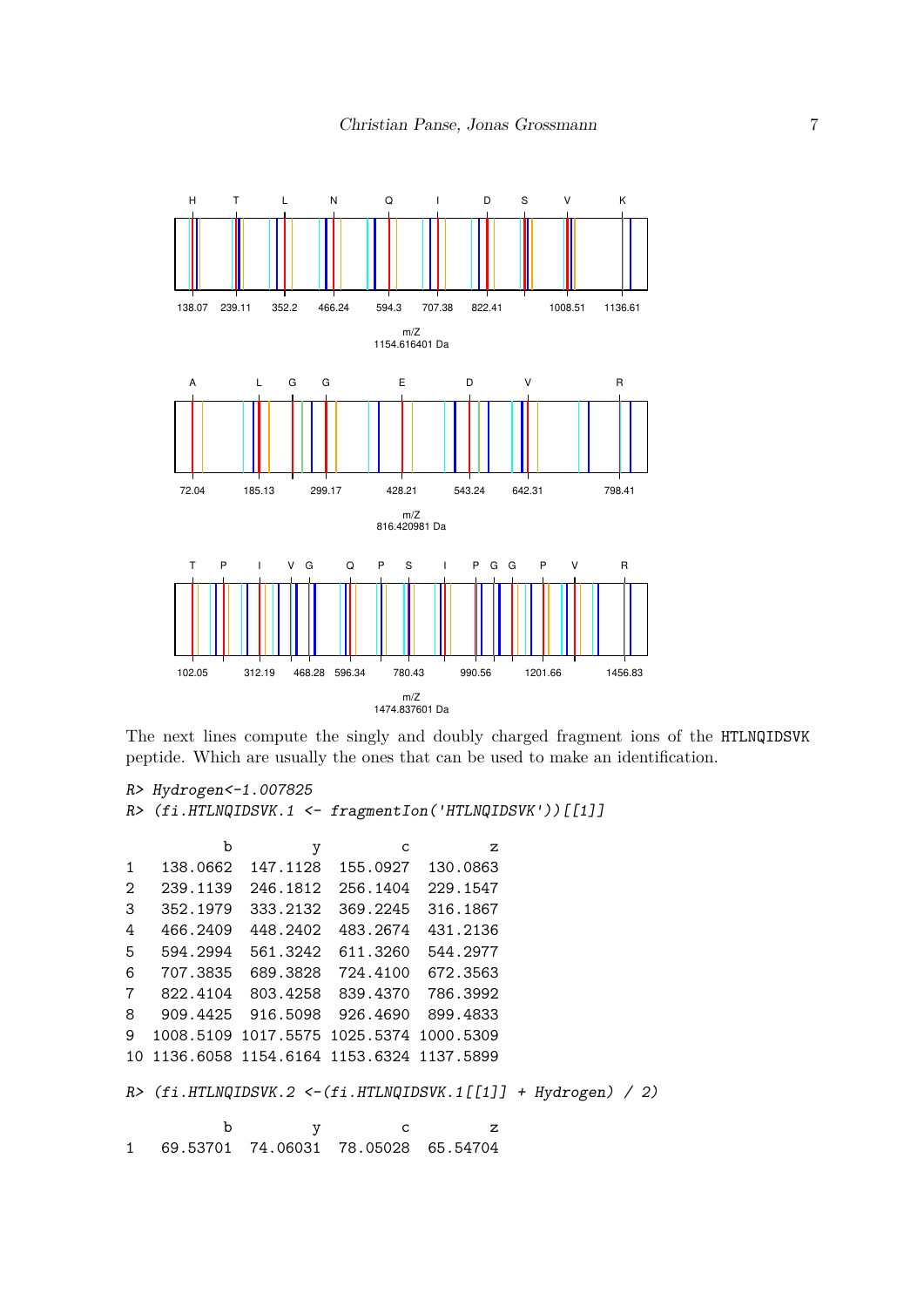2 120.06085 123.59452 128.57412 115.08124 3 176.60288 167.11053 185.11615 158.59726 4 233.62434 224.62400 242.13761 216.11073 5 297.65363 281.16603 306.16691 272.65276 6 354.19566 345.19532 362.70894 336.68205 7 411.70913 402.21679 420.22241 393.70351 8 455.22515 458.75882 463.73842 450.24554 9 504.75935 509.28266 513.27262 500.76938 10 568.80683 577.81211 577.32010 569.29884

#### **3.3. Peptide Sequence – Fragment Ion Matching**

Given a peptide sequence and a tandem mass spectrum. For the assignment of a candidate peptide an in-silico fragment ion spectra fi is computed. The function findNN determines for each fragment ion the closed peak in the MS2. If the difference between the in-silico mass and the measured mass is inside the 'accuracy' mass window of the mass spec device the in-silico fragment ion is considered as a potential hit.

```
R> peptideSequence<-'HTLNQIDSVK'
R> spec<-list(scans=1138,
+ title="178: (rt=22.3807) [20080816_23_fetuin_160.RAW]",
+ rtinseconds=1342.8402,
+ charge=2,
+ mZ=c(195.139940, 221.211970, 239.251780, 290.221750,
+ 316.300770, 333.300050, 352.258420, 448.384360, 466.348830,
+ 496.207570, 509.565910, 538.458310, 547.253380, 556.173940,
+ 560.358050, 569.122080, 594.435500, 689.536940, 707.624790,
+ 803.509240, 804.528220, 822.528020, 891.631250, 909.544400,
+ 916.631600, 973.702160, 990.594520, 999.430580, 1008.583600,
+ 1017.692500, 1027.605900),
+ intensity=c(931.8, 322.5, 5045, 733.9, 588.8, 9186, 604.6,
+ 1593, 531.8, 520.4, 976.4, 410.5, 2756, 2279, 5819, 2.679e+05,
+ 1267, 1542, 979.2, 9577, 3283, 9441, 1520, 1310, 1.8e+04,
+ 587.5, 2685, 671.7, 3734, 8266, 3309))
R> fi <- fragmentIon(peptideSequence)
R> n <- nchar(peptideSequence)
R> by.mZ<-c(fi[[1]]$b, fi[[1]]$y)
R> by.label<-c(paste("b",1:n,sep=''), paste("y",n:1,sep=''))
R> # should be a R-core function as findInterval!
R> idx <- findNN(by.mZ, spec$mZ)
R> mZ.error <- abs(spec$mZ[idx]-by.mZ)
R> plot(mZ.error[mZ.error.idx<-order(mZ.error)],
+ main="Error Plot",
+ pch='o',
+ cex=0.5,
+ sub='The error cut-off is 0.6Da (grey line).',
```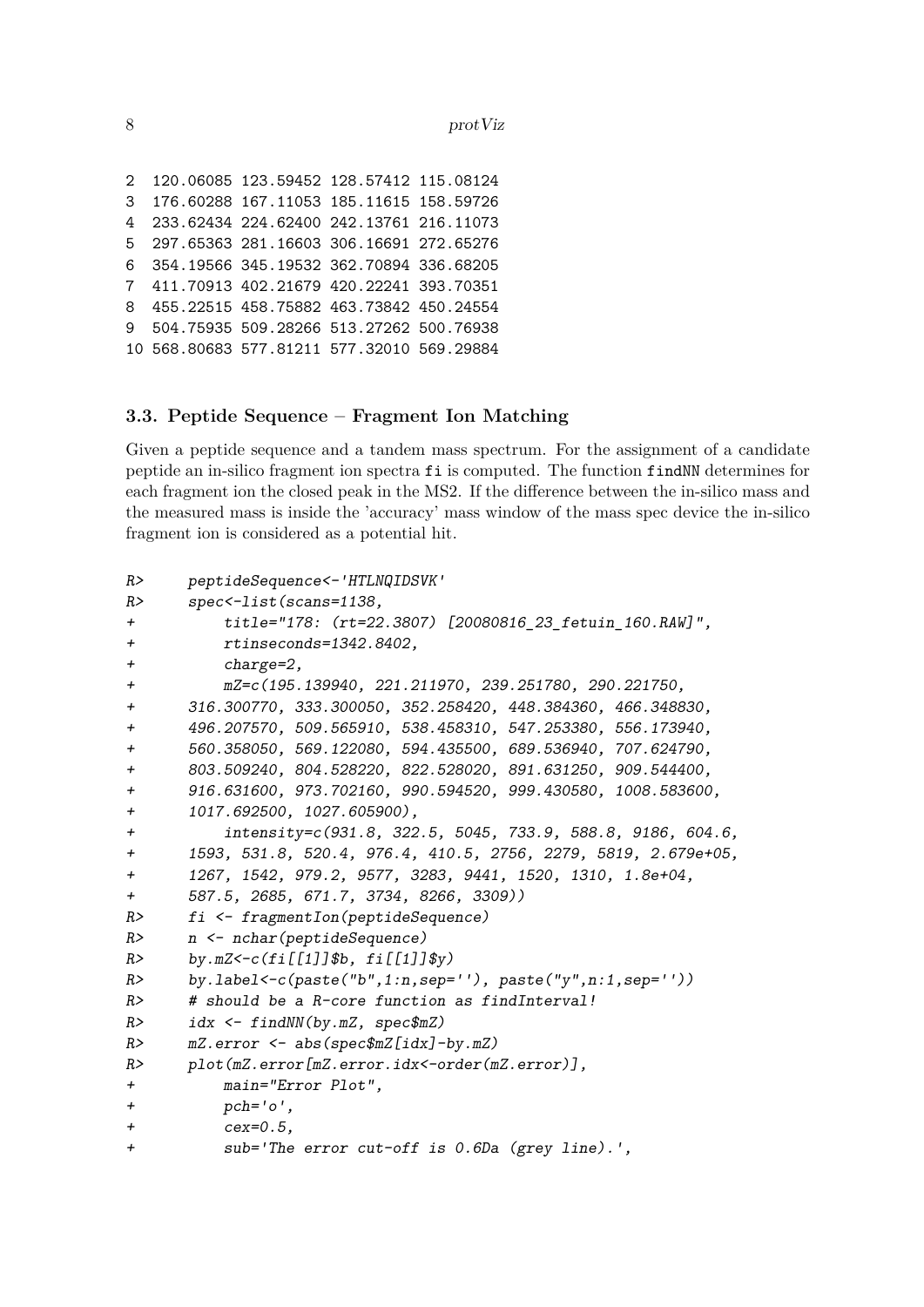```
+ log='y')
R> abline(h=0.6,col='grey')
R> text(1:length(by.label),
+ mZ.error[mZ.error.idx],
+ by.label[mZ.error.idx],
+ cex=0.75,pos=3)
```


**Error Plot**

The graphic above is showing the mass error of the assignment between the MS2 spec and the singly charged fragment ions of HTLNQIDSVK. The function psm is doing the peptide sequence matching. Of course, the more theoretical ions match (up to a small error tolerance, given by the system) the measured ion chain, the more likely it is, that the measured spectrum indeed is from the inferred peptide (and therefore the protein is identified)

## **3.4. Modifications**

```
R> library(protViz)
R> ptm.0 <- cbind(AA="-",
+ mono=0.0, avg=0.0, desc="unmodified", unimodAccID=NA)
R> ptm.616 <- cbind(AA='S',
+ mono=-27.010899, avg=NA, desc="Substituition",
```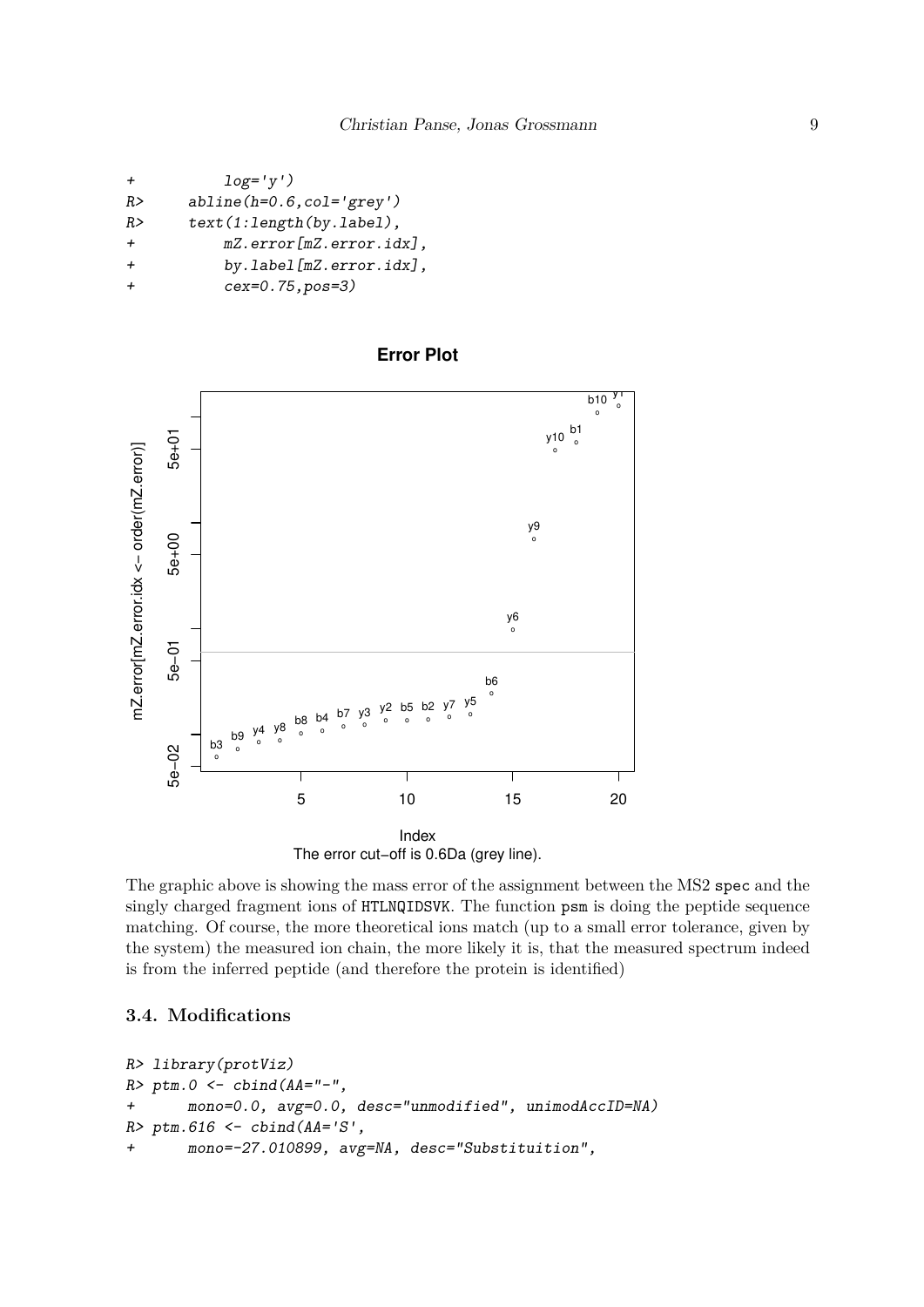```
10 protViz
```

```
+ unimodAccID=616)
R> ptm.651 <- cbind(AA='N',
+ mono=27.010899, avg=NA, desc="Substituition",
      + unimodAccID=651)
R> m <- as.data.frame(rbind(ptm.0, ptm.616, ptm.651))
R> genMod(c('TAFDEAIAELDTLNEESYK','TAFDEAIAELDTLSEESYK'), m$AA)
[[1][1] "0000000000000000000" "0000000000000200000" "0000000000000000100"
[4] "0000000000000100200"
[[2]]
[1] "0000000000000000000" "0000000000000100000" "0000000000000000100"
[4] "0000000000000100100"
R> fi <- fragmentIon(c('TAFDEAIAELDTLSEESYK',
+ 'TAFDEAIAELDTLNEESYK', 'TAFDEAIAELDTLSEESYK',
+ 'TAFDEAIAELDTLNEESYK'),
+ modified=c('0000000000000200000',
+ '0000000000000100000', '0000000000000000000',
+ '0000000000000000000'),
+ modification=m$mono)
R>
R> #bh<-c('TAFDEAIAELDTLNEESYK', 'TAFDEAIAELDTLSEESYK')
R> #fi<-fragmentIon(rep('HTLNQIDSVK',2),
R> # modified=c('0000000100','0000000000'),
R> # modification=m[,2])
```
# **3.5. Labeling Peaklists**

The peakplot [Panse, Gerrits, and Schlapbach](#page-27-3) [\(2009\)](#page-27-3) function performs the labeling of the spectra.

```
R> data(msms)
R> op <- par(mfrow=c(2,1))
R> peakplot("TAFDEAIAELDTLNEESYK", msms[[1]])
```

```
$mZ.Da.error
[1] 232.331344 161.294234 14.225824 -0.032616 -0.143306
[6] 0.032244 0.054604 -0.004076 -0.071746 -0.084536
[11] -0.097076 -0.038856 -0.061816 0.004554 -0.122336
[16] -0.139626 -1.071256 -18.783686 -146.878646 187.273499
[21] 24.210169 0.048669 0.177779 0.027939 0.049579
[26] 0.052379 0.044579 0.036749 0.043189 -0.035101
[31] -0.061011 0.000729 -0.092081 2.011029 -8.412111
[36] 7.195579 -63.841531 -164.889211 215.304795 144.267685
```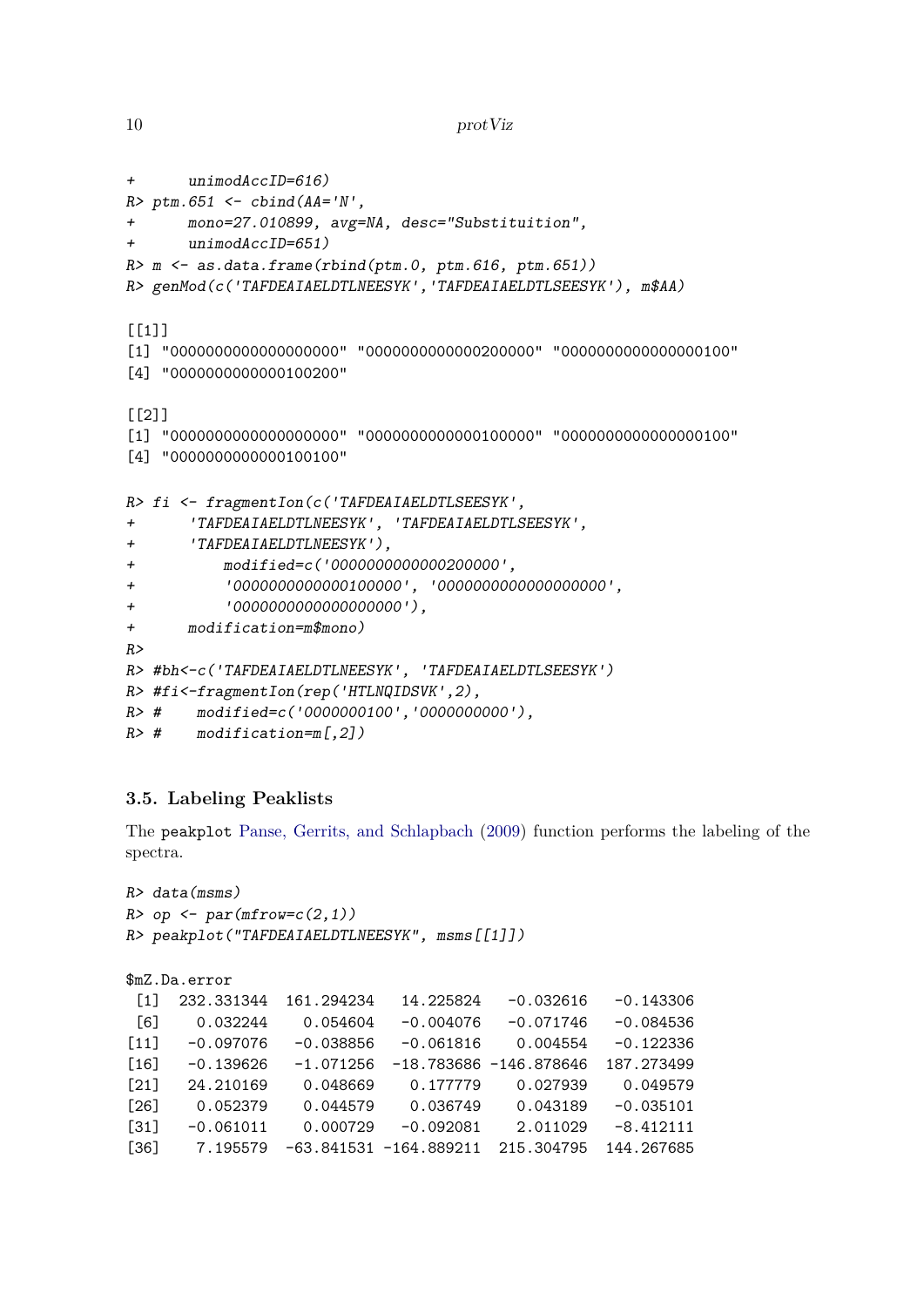| $[41]$  |                                                                | $-2.800725$ $-17.059165$       |                |    |                |      |              | 2.034875     |                                    |    | 2.264105                    |      |    | 4.008125           |                                                 |
|---------|----------------------------------------------------------------|--------------------------------|----------------|----|----------------|------|--------------|--------------|------------------------------------|----|-----------------------------|------|----|--------------------|-------------------------------------------------|
|         | $[46]$ 1.292875 -0.003965 -13.612585 -0.060925                 |                                |                |    |                |      |              |              |                                    |    |                             |      |    | $-17.065405$       |                                                 |
|         | $[51]$ 3.897535 3.000405 -17.148885 -17.166175 -18.097805      |                                |                |    |                |      |              |              |                                    |    |                             |      |    |                    |                                                 |
|         | $[56]$ -35.810235 -163.905195 204.300048                       |                                |                |    |                |      |              |              |                                    |    | 41.236718 17.075218         |      |    |                    |                                                 |
|         | $[61]$ -0.843372 -1.091812                                     |                                |                |    |                |      |              | 0.129908     |                                    |    | 17.078928 -0.372162         |      |    |                    |                                                 |
| [66]    | -16.539502 -1.044962 -1.000952                                 |                                |                |    |                |      |              |              |                                    |    | $-1.409062 -2.995122$       |      |    |                    |                                                 |
|         | $[71]$ 16.934468 19.037578 8.614438                            |                                |                |    |                |      |              |              |                                    |    | 24.222128                   |      |    | $-46.814982$       |                                                 |
|         | $[76] -147.862662$                                             |                                |                |    |                |      |              |              |                                    |    |                             |      |    |                    |                                                 |
|         |                                                                |                                |                |    |                |      |              |              |                                    |    |                             |      |    |                    |                                                 |
|         | \$mZ.ppm.error                                                 |                                |                |    |                |      |              |              |                                    |    |                             |      |    |                    |                                                 |
|         | $[1]$ 2.276532e+06 9.318407e+05 4.443342e+04 -7.494702e+01     |                                |                |    |                |      |              |              |                                    |    |                             |      |    |                    |                                                 |
|         | $[5]$ -2.539851e+02 5.075660e+01 7.296574e+01 -4.974443e+00    |                                |                |    |                |      |              |              |                                    |    |                             |      |    |                    |                                                 |
|         | $[9] -7.564705e+01 -7.963713e+01 -8.250960e+01 -3.041352e+01$  |                                |                |    |                |      |              |              |                                    |    |                             |      |    |                    |                                                 |
|         | $[13]$ -4.445040e+01 3.026484e+00 -7.488007e+01 -7.920687e+01  |                                |                |    |                |      |              |              |                                    |    |                             |      |    |                    |                                                 |
|         | $[17]$ -5.791093e+02 -9.331667e+03 -6.860308e+04 1.272993e+06  |                                |                |    |                |      |              |              |                                    |    |                             |      |    |                    |                                                 |
|         | [21] 7.805297e+04 1.225277e+02 3.378218e+02 4.263587e+01       |                                |                |    |                |      |              |              |                                    |    |                             |      |    |                    |                                                 |
|         | $[25]$ 6.444386e+01 5.935833e+01 4.532837e+01 3.345395e+01     |                                |                |    |                |      |              |              |                                    |    |                             |      |    |                    |                                                 |
|         | $[29]$ 3.564687e+01 -2.618263e+01 -4.321937e+01 4.781134e-01   |                                |                |    |                |      |              |              |                                    |    |                             |      |    |                    |                                                 |
|         | $[33]$ -5.770282e+01 1.165934e+03 -4.572174e+03 3.621478e+03   |                                |                |    |                |      |              |              |                                    |    |                             |      |    |                    |                                                 |
|         | $[37]$ -3.102183e+04 -7.637286e+04 1.808046e+06 7.588299e+05   |                                |                |    |                |      |              |              |                                    |    |                             |      |    |                    |                                                 |
|         | $[41]$ -8.306147e+03 -3.772366e+04 3.500821e+03                |                                |                |    |                |      |              |              |                                    |    | 3.470990e+03                |      |    |                    |                                                 |
|         | $[45]$ 5.236793e+03 1.545734e+03 -4.106862e+00 -1.262129e+04   |                                |                |    |                |      |              |              |                                    |    |                             |      |    |                    |                                                 |
|         | $[49] -5.104441e+01 -1.318183e+04 2.768725e+03 1.971690e+03$   |                                |                |    |                |      |              |              |                                    |    |                             |      |    |                    |                                                 |
|         | $[53] -1.038832e+04 -9.644849e+03 -9.694247e+03 -1.764117e+04$ |                                |                |    |                |      |              |              |                                    |    |                             |      |    |                    |                                                 |
|         | $[57]$ -7.595171e+04 1.570497e+06 1.406678e+05 4.491332e+04    |                                |                |    |                |      |              |              |                                    |    |                             |      |    |                    |                                                 |
|         | $[61] -1.656190e+03 -1.710589e+03$ 1.726789e+02 1.973544e+04   |                                |                |    |                |      |              |              |                                    |    |                             |      |    |                    |                                                 |
|         | $[65]$ -3.850849e+02 -1.529356e+04 -8.747728e+02 -7.562373e+02 |                                |                |    |                |      |              |              |                                    |    |                             |      |    |                    |                                                 |
|         | $[69] -1.010347e+03 -1.986529e+03$ 1.072648e+04 1.114745e+04   |                                |                |    |                |      |              |              |                                    |    |                             |      |    |                    |                                                 |
|         | $[73]$ 4.725878e+03 1.229618e+04 -2.293808e+04 -6.903096e+04   |                                |                |    |                |      |              |              |                                    |    |                             |      |    |                    |                                                 |
|         |                                                                |                                |                |    |                |      |              |              |                                    |    |                             |      |    |                    |                                                 |
| \$idx   |                                                                |                                |                |    |                |      |              |              |                                    |    |                             |      |    |                    |                                                 |
| $[1]$   | 1                                                              | $1 \quad 1$                    | 3              | 14 | 21             | 38   | 49           | 64           | 87                                 | 91 |                             |      |    | 97 102 106 110 113 |                                                 |
|         | $[17]$ 115 116 116 1 1                                         |                                |                |    | $\overline{2}$ | 12   | 25           | 41           | 53                                 | 70 | 89                          | 94   |    | 99 104 107         |                                                 |
| [33]    | 108 111 114 116 116 116 1                                      |                                |                |    |                |      | $\mathbf{1}$ | $\mathbf{1}$ | 3                                  | 16 | 24                          | 41   | 52 | 67                 | 88                                              |
| $[49]$  | 93                                                             | 97 104 107 110 113 115 116 116 |                |    |                |      |              |              | 1                                  | 1  | $\mathcal{D}_{\mathcal{L}}$ | 11   | 22 | 40                 | 53                                              |
| [65]    | 68                                                             | 88<br>- 93                     |                |    |                |      |              |              | 98 103 106 108 111 114 116 116 116 |    |                             |      |    |                    |                                                 |
|         |                                                                |                                |                |    |                |      |              |              |                                    |    |                             |      |    |                    |                                                 |
| \$label |                                                                |                                |                |    |                |      |              |              |                                    |    |                             |      |    |                    |                                                 |
|         | [1] "b1"                                                       | "b2"                           | "b3"           |    | "b4" "b5"      |      |              | "b6"         |                                    |    | "b7" "b8"                   | "b9" |    |                    | "b10" "b11"                                     |
| $[12]$  | "b12" "b13" "b14" "b15" "b16" "b17" "b18" "b19" "y1"           |                                |                |    |                |      |              |              |                                    |    |                             |      |    | "y2"               | "y3"                                            |
| $[23]$  | "y4"                                                           | "y5"                           | "y6" "y7" "y8" |    |                |      |              |              |                                    |    |                             |      |    |                    | "y9" "y10" "y11" "y12" "y13" "y14"              |
| $[34]$  | "y15" "y16" "y17" "y18" "y19" "c1" "c2" "c3"                   |                                |                |    |                |      |              |              |                                    |    |                             | "c4" |    | "c5"               | "c6"                                            |
| [45]    | "c7" "c8" "c9"                                                 |                                |                |    |                |      |              |              |                                    |    |                             |      |    |                    | "c10" "c11" "c12" "c13" "c14" "c15" "c16" "c17" |
| [56]    | "c18" "c19" "z1" "z2"                                          |                                |                |    |                | "z3" |              | "z4"         | "z5"                               |    | "z6"                        | "z7" |    | "z8"               | "z9"                                            |

[67] "z10" "z11" "z12" "z13" "z14" "z15" "z16" "z17" "z18" "z19"

\$score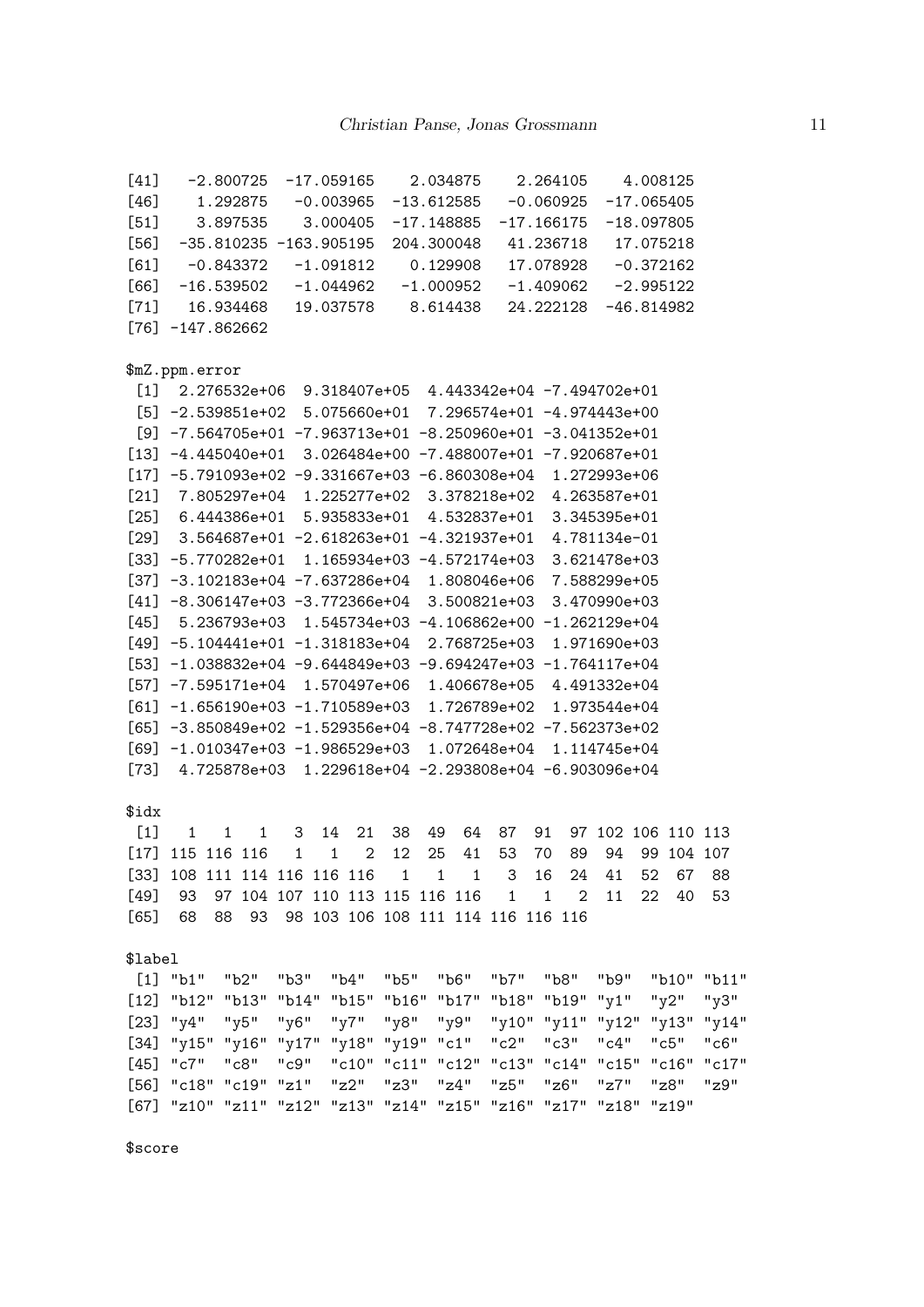12 protViz

 $[1] -1$ 

\$sequence

[1] "TAFDEAIAELDTLNEESYK"

| \$fragmentIon |
|---------------|
|---------------|

|    | \$fragmentIon |           |           |           |
|----|---------------|-----------|-----------|-----------|
|    | b             | y         | C         | z         |
| 1  | 102.0550      | 147.1128  | 119.0815  | 130.0863  |
| 2  | 173.0921      | 310.1761  | 190.1186  | 293.1496  |
| 3  | 320.1605      | 397.2082  | 337.1870  | 380.1816  |
| 4  | 435.1874      | 526.2508  | 452.2140  | 509.2242  |
| 5  | 564.2300      | 655.2933  | 581.2566  | 638.2668  |
| 6  | 635.2671      | 769.3363  | 652.2937  | 752.3097  |
| 7  | 748.3512      | 882.4203  | 765.3777  | 865.3938  |
| 8  | 819.3883      | 983.4680  | 836.4148  | 966.4415  |
| 9  | 948.4309      | 1098.4950 | 965.4574  | 1081.4684 |
| 10 | 1061.5149     | 1211.5790 | 1078.5415 | 1194.5525 |
| 11 | 1176.5419     | 1340.6216 | 1193.5684 | 1323.5951 |
| 12 | 1277.5896     | 1411.6587 | 1294.6161 | 1394.6322 |
| 13 | 1390.6736     | 1524.7428 | 1407.7002 | 1507.7162 |
| 14 | 1504.7165     | 1595.7799 | 1521.7431 | 1578.7533 |
| 15 | 1633.7591     | 1724.8225 | 1650.7857 | 1707.7959 |
| 16 | 1762.8017     | 1839.8494 | 1779.8283 | 1822.8229 |
| 17 | 1849.8338     | 1986.9178 | 1866.8603 | 1969.8913 |
| 18 | 2012.8971     | 2057.9549 | 2029.9236 | 2040.9284 |
| 19 | 2140.9920     | 2159.0026 | 2158.0186 | 2141.9761 |

*R> peakplot("TAFDEAIAELDTLSEESYK", msms[[2]])*

\$mZ.Da.error

| $[1]$  | 245.264254    | 174.227144               | 27.158734    | 14.444434                | 0.021404     |
|--------|---------------|--------------------------|--------------|--------------------------|--------------|
| [6]    | $-0.111266$   | $-0.039926$              | $-0.021626$  | $-0.121916$              | $-8.079236$  |
| $[11]$ | $-0.158376$   | $-0.153156$              | $-0.094316$  | $-0.022946$              | -0.186736    |
| $[16]$ | $-0.092226$   | $-0.120456$              |              | $-0.151686 - 128.246646$ | 200.206409   |
| $[21]$ | 37.143079     | 0.078909                 | 0.062269     | 0.129769                 | 0.103729     |
| $[26]$ | 0.060869      | $-0.051451$              | $-18.048351$ | $-0.027511$              | $-0.025601$  |
| $[31]$ | $-0.006211$   | 0.020529                 | $-0.048781$  | $-0.024771$              | $-9.166311$  |
| $[36]$ | 6.953579      | $-45.209531$             | -146.257211  | 228.237705               | 157.200595   |
| $[41]$ | 10.132185     | $-2.582115$              | 1.626855     | 2.722405                 | 9.009025     |
| [46]   | $-1.130895$   | 1.216385                 | 13.347315    | $-3.671525$              | 0.960295     |
| $[51]$ | -17.120865    | 3.020205                 | $-17.213285$ | $-17.118775$             | $-17.147005$ |
| [56]   |               | $-17.178235 -145.273195$ | 217.232958   | 54.169628                | 17.105458    |
| [61]   | $-0.833452$   | $-1.260332$              | $-0.899352$  | $-3.098942$              | $-1.173512$  |
| [66]   | $-1.021802$   | $-0.939162$              | $-1.007752$  | $-1.377062$              | $-3.022622$  |
| $[71]$ | 16.977768     | 17.001778                | 7.860238     | 23.980128                | $-28.182982$ |
| [76]   | $-129.230662$ |                          |              |                          |              |
|        |               |                          |              |                          |              |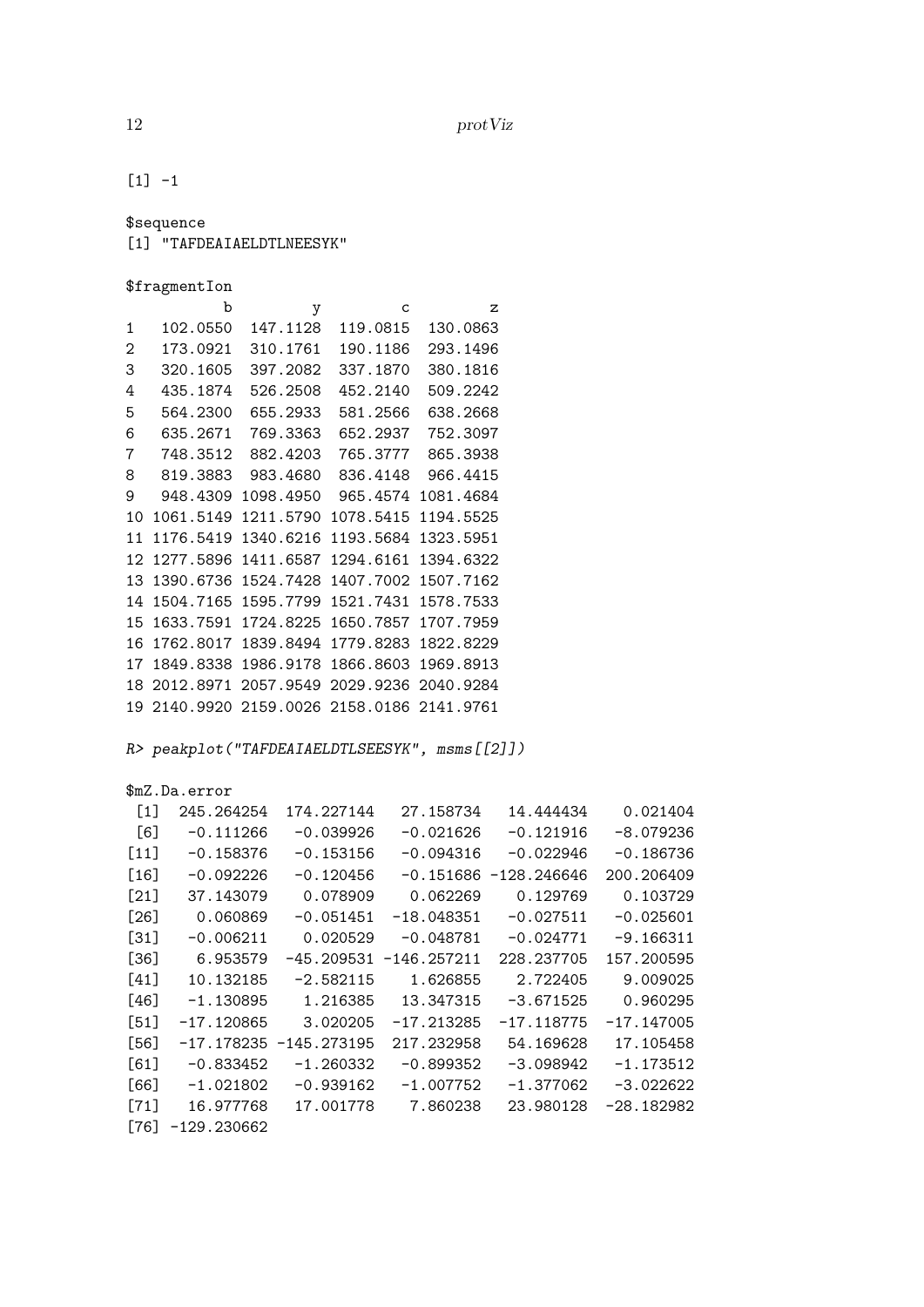[21] 1.197483e+05 1.986591e+02 1.183257e+02 1.980319e+02 [25] 1.397352e+02 7.115774e+01 -5.379332e+01 -1.684426e+04 [29] -2.322450e+01 -1.948903e+01 -4.485617e+00 1.370673e+01  $\begin{bmatrix} 331 & -3.109508 & +01 & -1.458996 & +01 & -5.056331 & +03 \\ 0 & 0 & 3.547913 & +0.3 & -1.458996 & +0.1 & -5.056331 & +0.3 \\ 0 & 0 & 0 & 0 & 0 & 0.0 & 0 \end{bmatrix}$ [37] -2.226035e+04 -6.860121e+04 1.916651e+06 8.268554e+05 [41] 3.004915e+04 -5.709941e+03 2.798859e+03 4.173588e+03 [45] 1.177069e+04 -1.352074e+03 1.259905e+03 1.237534e+04 [49] -3.076091e+03 7.417604e+02 -1.216230e+04 2.020566e+03 [53] -1.060078e+04 -9.766434e+03 -9.319787e+03 -8.576627e+03 [57] -6.817113e+04 1.669915e+06 1.847849e+05 4.499286e+04  $[61] -1.636709e+03 -1.974616e+03 -1.239974e+03 -3.696333e+03$ [65] -1.249174e+03 -9.690310e+02 -8.043928e+02 -7.772361e+02 [69] -1.006903e+03 -2.041339e+03 1.094110e+04 1.011538e+04 [73] 4.376983e+03 1.234257e+04 -1.399411e+04 -6.110297e+04 \$idx [1] 1 1 1 3 11 20 39 45 64 90 96 106 116 121 126 129 [17] 131 133 133 1 1 2 7 24 38 49 65 90 97 110 115 122 [33] 123 127 130 132 133 133 1 1 1 3 13 23 40 47 67 91 [49] 98 108 116 122 126 129 131 133 133 1 1 2 6 21 36 47 [65] 62 90 95 108 113 121 123 127 130 132 133 133 \$label [1] "b1" "b2" "b3" "b4" "b5" "b6" "b7" "b8" "b9" "b10" "b11" [12] "b12" "b13" "b14" "b15" "b16" "b17" "b18" "b19" "y1" "y2" "y3" [23] "y4" "y5" "y6" "y7" "y8" "y9" "y10" "y11" "y12" "y13" "y14" [34] "y15" "y16" "y17" "y18" "y19" "c1" "c2" "c3" "c4" "c5" "c6" [45] "c7" "c8" "c9" "c10" "c11" "c12" "c13" "c14" "c15" "c16" "c17" [56] "c18" "c19" "z1" "z2" "z3" "z4" "z5" "z6" "z7" "z8" "z9" [67] "z10" "z11" "z12" "z13" "z14" "z15" "z16" "z17" "z18" "z19"

[1] 2.403257e+06 1.006558e+06 8.482850e+04 3.319130e+04 [5] 3.793488e+01 -1.751484e+02 -5.335196e+01 -2.639286e+01 [9] -1.285450e+02 -7.611043e+03 -1.346114e+02 -1.198789e+02 [13] -6.782037e+01 -1.552813e+01 -1.162198e+02 -5.313198e+01  $[17] -6.608212e+01 -7.638202e+01 -6.066594e+04 1.360904e+06$ 

\$mZ.ppm.error

\$score  $[1] -1$ 

\$sequence

[1] "TAFDEAIAELDTLSEESYK"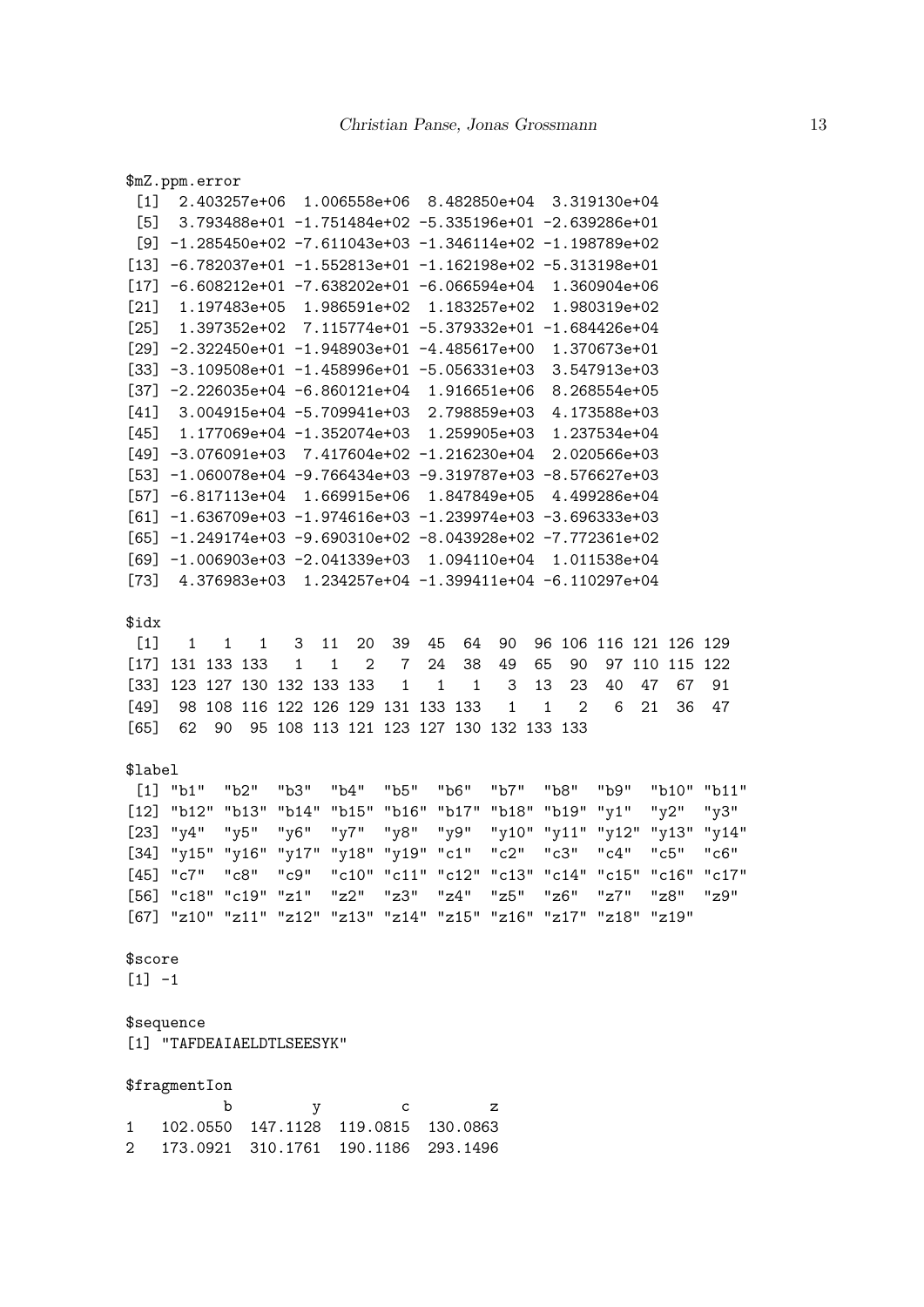| 3  | 320.1605  | 397.2082  | 337.1870  | 380.1816            |
|----|-----------|-----------|-----------|---------------------|
| 4  | 435.1874  | 526.2508  | 452.2140  | 509.2242            |
| 5  | 564.2300  | 655.2933  | 581.2566  | 638.2668            |
| 6  | 635.2671  | 742.3254  | 652.2937  | 725.2988            |
| 7  | 748.3512  | 855.4094  | 765.3777  | 838.3829            |
| 8  | 819.3883  | 956.4571  | 836.4148  | 939.4306            |
| 9  | 948.4309  | 1071.4841 | 965.4574  | 1054.4575           |
| 10 | 1061.5149 | 1184.5681 | 1078.5415 | 1167.5416           |
| 11 | 1176.5419 | 1313.6107 | 1193.5684 | 1296.5842           |
| 12 | 1277.5896 | 1384.6478 | 1294.6161 | 1367.6213           |
| 13 | 1390.6736 | 1497.7319 | 1407.7002 | 1480.7053           |
| 14 | 1477.7056 | 1568.7690 | 1494.7322 | 1551.7424           |
| 15 | 1606.7482 | 1697.8116 | 1623.7748 | 1680.7850           |
| 16 | 1735.7908 | 1812.8385 | 1752.8174 | 1795.8120           |
| 17 | 1822.8229 | 1959.9069 | 1839.8494 | 1942.8804           |
| 18 | 1985.8862 | 2030.9440 |           | 2002.9127 2013.9175 |
| 19 | 2113.9811 | 2131.9917 | 2131,0077 | 2114.9652           |
|    |           |           |           |                     |

*R> par(op)*

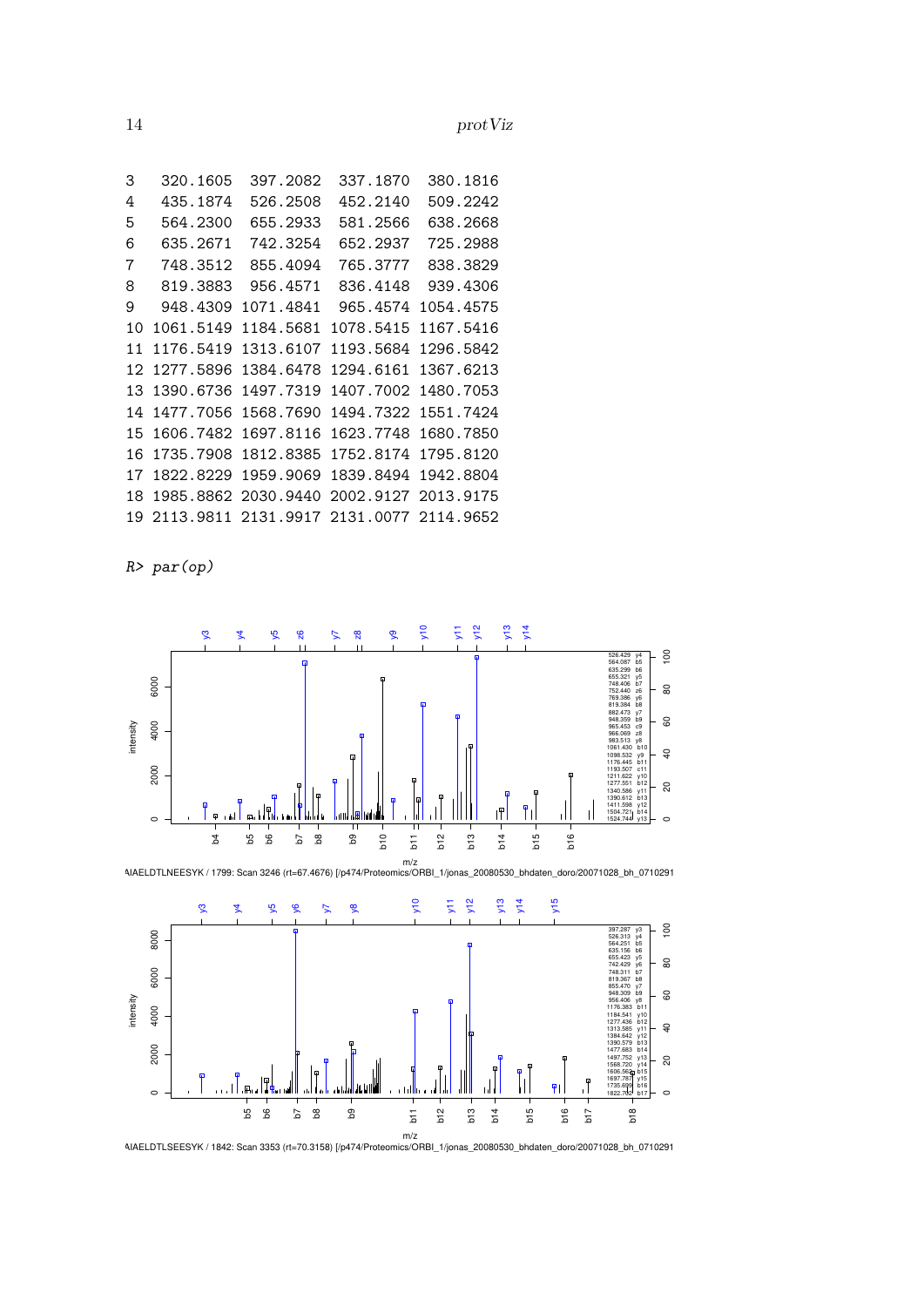The following code snippet combine all the function to a simple peptide search engine. As default arguments the mass spec measurement, a list of mZ and intensity arrays, and a character vector of peptide sequences is given.

```
R> peptideSearch <- function (x,
+ peptideSequence,
+ pimIdx = parentIonMass(peptideSequence),
+ peptideMassTolerancePPM = 5,
+ framentIonMassToleranceDa = 0.01,
+ FUN = .byIon)
+ {
+ query.mass <- ((x$pepmass * x$charge)) - (1.007825 * (x$charge -
+ 1))
+ eps <- query.mass * peptideMassTolerancePPM * 1e-06
+ lower <- findNN(query.mass - eps, pimIdx)
+ upper <- findNN(query.mass + eps, pimIdx)
+ rv <- lapply(peptideSequence[lower:upper], function(p) {
+ psm(p, x, plot = FALSE, FUN = FUN)
+ })
+ rv.error <- sapply(rv, function(p) {
        + sum(abs(p$mZ.Da.error) < framentIonMassToleranceDa)
+ })
+ idx.tophit <- which(rv.error == max(rv.error))[1]
+ data.frame(mass_error = eps,
+ idxDiff = upper - lower,
+ charge = x$charge,
+ pepmass = query.mass,
+ peptideSequence = rv[[idx.tophit]]$sequence,
+ groundTrue.peptideSequence = x$peptideSequence,
+ ms2hit = (rv[[idx.tophit]]$sequence ==
+ x$peptideSequence), hit = (x$peptideSequence %in%
+ peptideSequence[lower:upper]))
+ }
```
## **4. Quantification**

For an overview on Quantitative Proteomics read [Bantscheff, Lemeer, Savitski, and Kuster](#page-26-0) [\(2012\)](#page-26-0); [Cappadona, Baker, Cutillas, Heck, and van Breukelen](#page-26-1) [\(2012\)](#page-26-1). The authors are aware that meaningful statistics usually require a much higher number of biological replicates. In almost all cases there are not more than three to six repetitions. For the moment there are limited options due to the availability of machine time and the limits of the technologies.

### **4.1. Label-free methods on protein level**

The data set fetuinLFQ contains a subset of our results descriped in [Grossmann, Roschitzki,](#page-27-4) [Panse, Fortes, Barkow-Oesterreicher, Rutishauser, and Schlapbach](#page-27-4) [\(2010\)](#page-27-4). The example be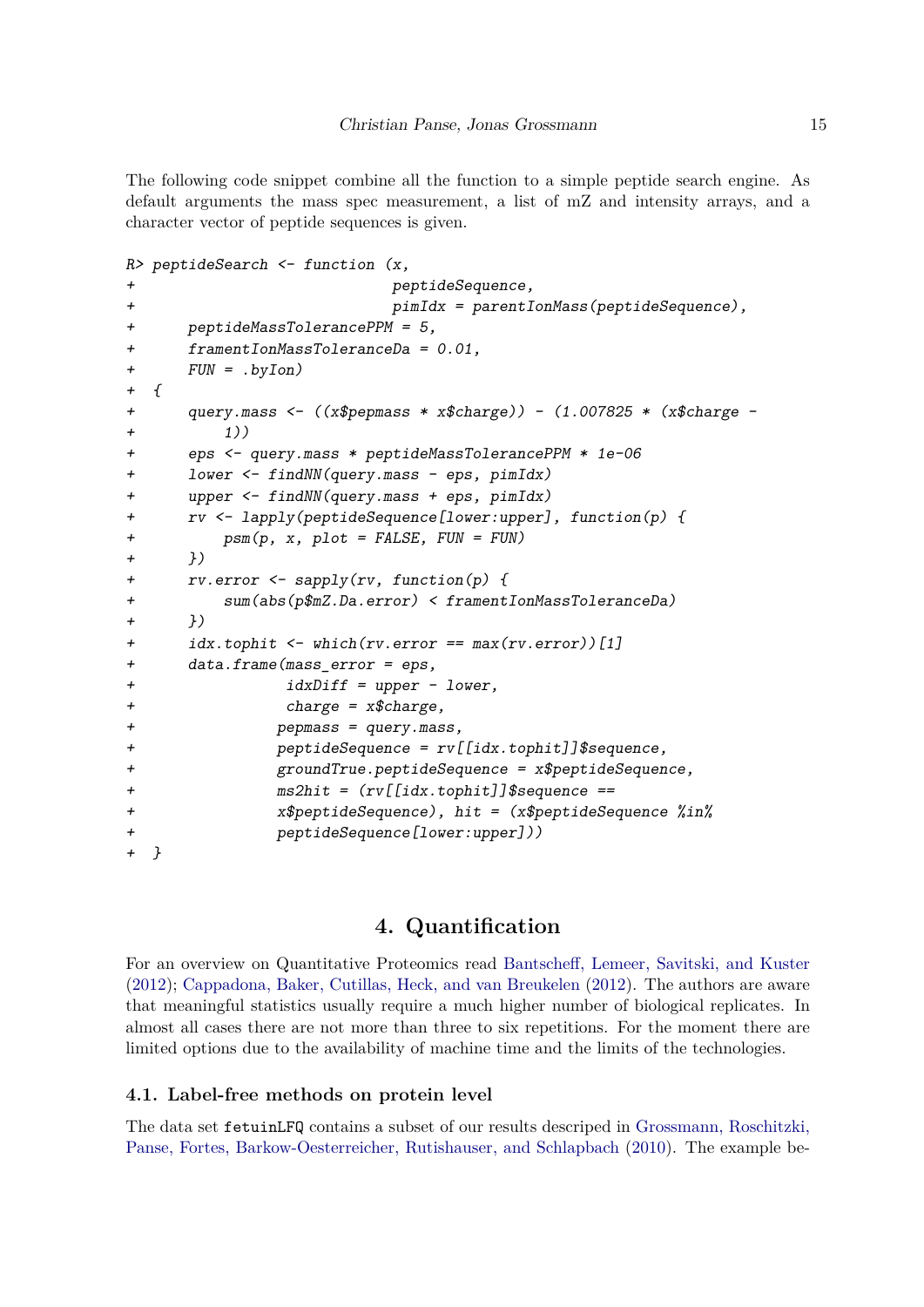low shows a visualization using trellis plots. It graphs the abundance of four protein independency from the fetuin concentration spiked into the sample.

```
R> library(lattice)
R> data(fetuinLFQ)
R> cv<-1-1:7/10
R> t<-trellis.par.get("strip.background")
R> t$col<-(rgb(cv,cv,cv))
R> trellis.par.set("strip.background",t)
R> print(xyplot(abundance~conc|prot*method,
+ groups=prot,
+ xlab="Fetuin concentration spiked into experiment [fmol]",
+ ylab="Abundance",
+ aspect=1,
+ data=fetuinLFQ$t3pq[fetuinLFQ$t3pq$prot
+ %in% c('Fetuin', 'P15891', 'P32324', 'P34730'),],
+ panel = function(x, y, subscripts, groups) {
+ if (groups[subscripts][1] == "Fetuin") {
+ panel.fill(col="#ffcccc")
+ }
+ panel.grid(h=-1,v=-1)
+ panel.xyplot(x, y)
+ panel.loess(x,y, span=1)
+ if (groups[subscripts][1] == "Fetuin") {
+ panel.text(min(fetuinLFQ$t3pq$conc),
+ max(fetuinLFQ$t3pq$abundance),
+ paste("R-squared:",
+ round(summary(lm(x~y))$r.squared,2)),
+ cex=0.75,
+ pos=4)
+ }
+ }
+ ))
```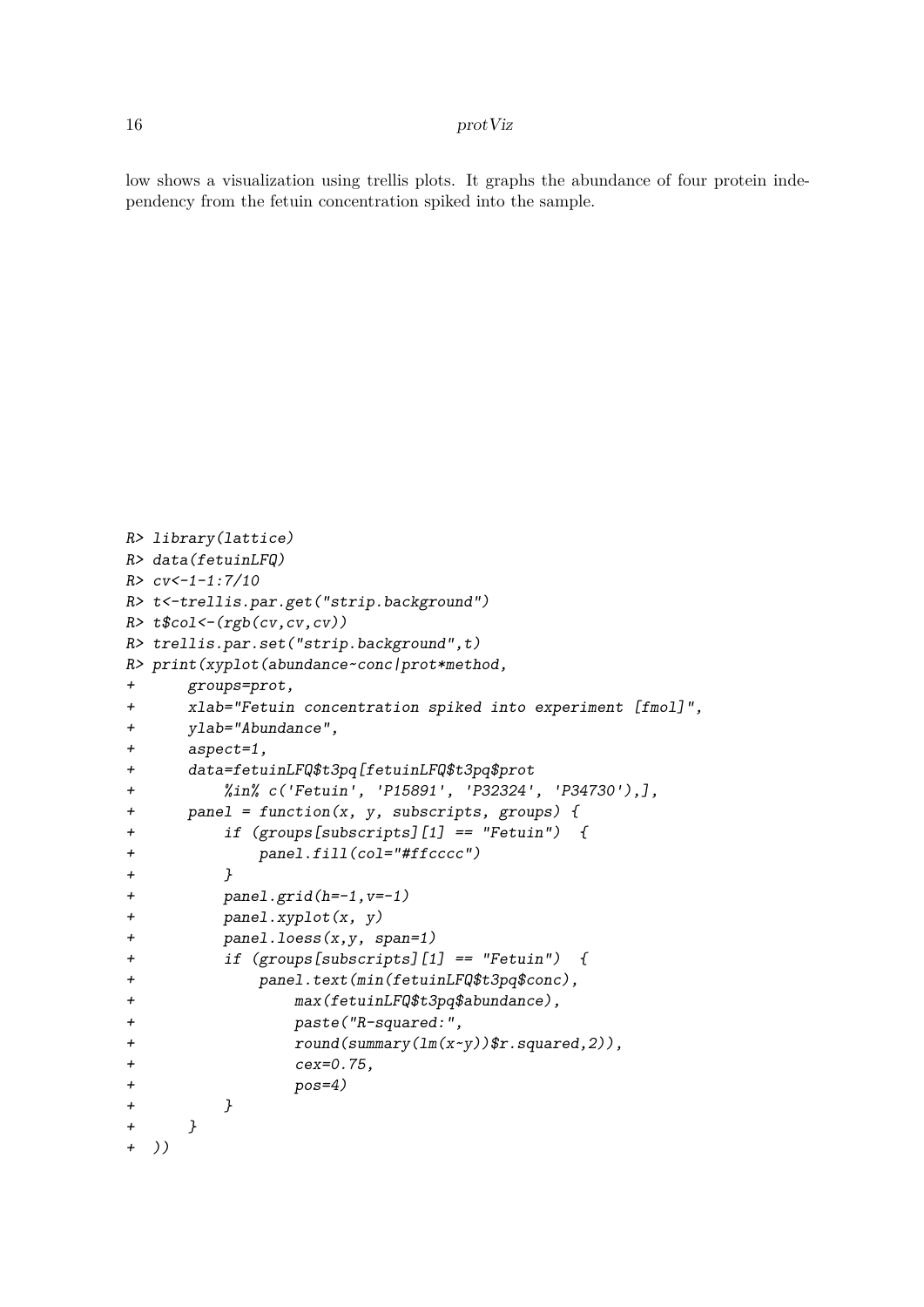

The plot shows the estimated concentration of the four proteins using the top three most intense peptides. The Fetuin peptides are spiked in with increasing concentration while the three other yeast proteins are kept stable in the background.

## **4.2. pgLFQ – LCMS based label-free quantification**

LCMS based label-free quantification is a very popular method to extract relative quantitative information from mass spectrometry experiments. At the FGCZ we use the software ProgenesisLCMS for this workflow [http://www.nonlinear.com/products/progenesis/lc-ms/](http://www.nonlinear.com/products/progenesis/lc-ms/overview/) [overview/](http://www.nonlinear.com/products/progenesis/lc-ms/overview/). Progenesis is a graphical software which does the aligning between several LCMS experiments, extracts signal intensities from LCMS maps and annotates the master map with peptide and protein labels.

```
R> data(pgLFQfeature)
R> data(pgLFQprot)
R> featureDensityPlot<-function(data, n=ncol(data), nbins=30){
+ my.col<-rainbow(n);
+ mids<-numeric()
+ density<-numeric()
+ for (i in 1:n) {
+ h<-hist(data[,i],nbins, plot=FALSE)
```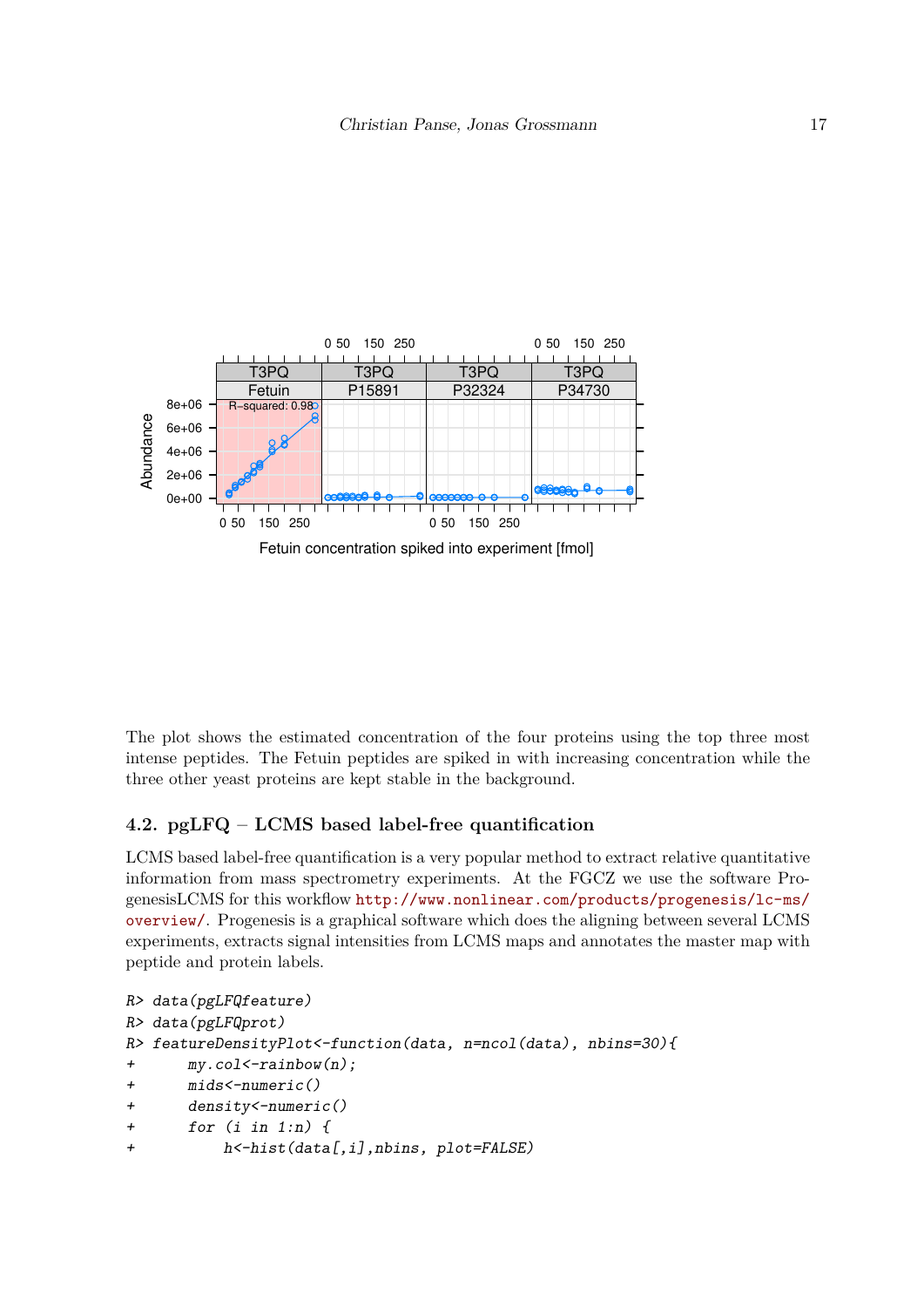```
18 protViz
```

```
+ mids<-c(mids, h$mids)
+ density<-c(density, h$density)
+ }
+ plot(mids,density, type='n')
+ for (i in 1:n) {
+ h<-hist(data[,i],nbins, plot=FALSE)
+ lines(h$mids,h$density, col=my.col[i])
+ }
+ legend("topleft", names(data), cex=0.5,
+ text.col=my.col
+ )
+ }
R> par(mfrow=c(1,1));
R> featureDensityPlot(asinh(pgLFQfeature$"Normalized abundance"),
+ nbins=25)
```


The featureDensityPlot shows the normalized signal intensity distribution (asinh transformed) over 24 LCMS runs which are aligned in this experiment.

*R> op<-par(mfrow=c(1,1),mar=c(18,18,4,1),cex=0.5) R> samples<-names(pgLFQfeature\$"Normalized abundance")*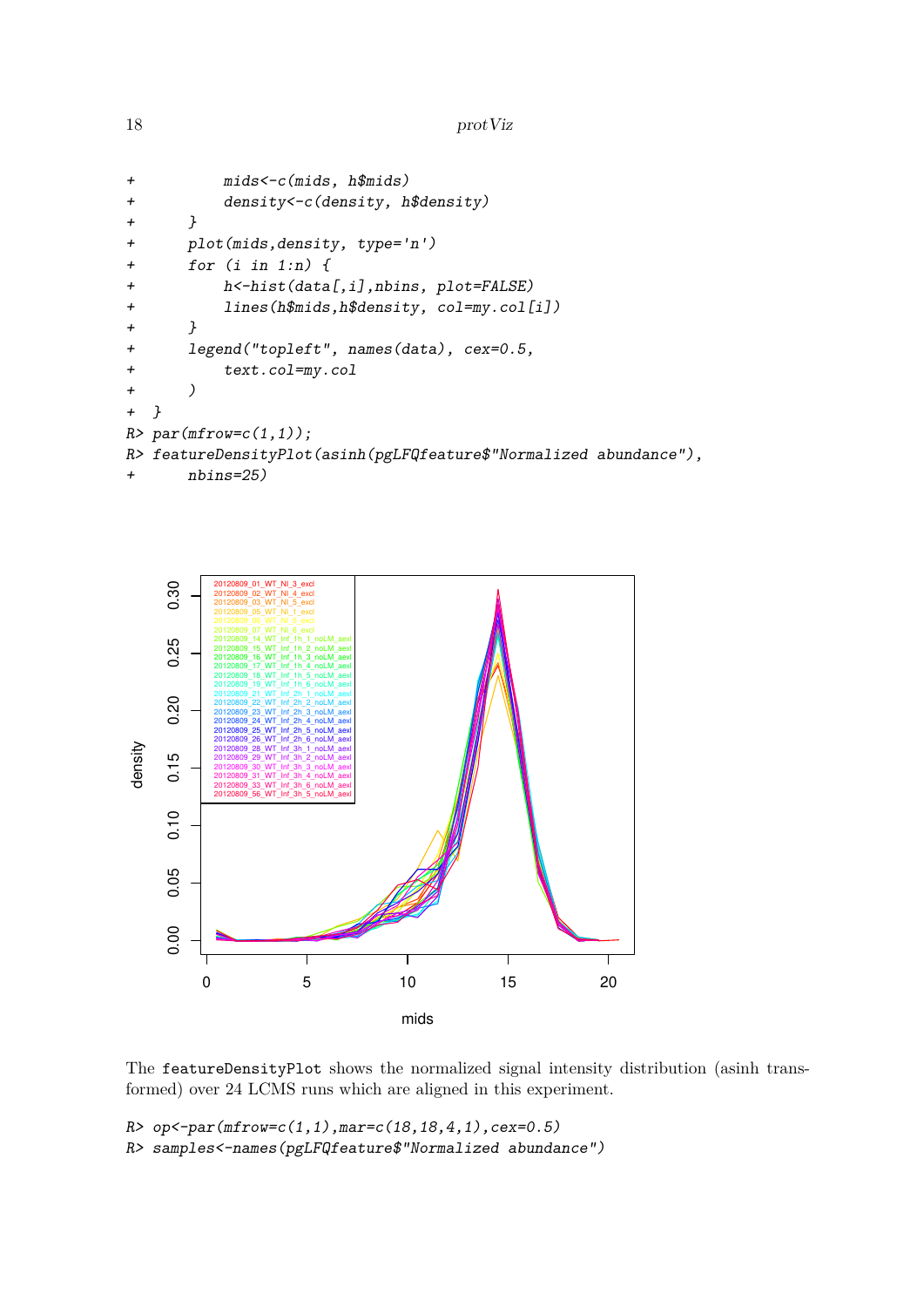```
R> image(cor(asinh(pgLFQfeature$"Normalized abundance")),
```

```
+ col=gray(seq(0,1,length=20)),
```

```
+ main='pgLFQfeature correlation',
```

```
+ axes=FALSE)
```

```
R> axis(1,at=seq(from=0, to=1,
```

```
+ length.out=length(samples)),
```

```
+ labels=samples, las=2)
```

```
R> axis(2,at=seq(from=0, to=1,
```
*+ length.out=length(samples)), labels=samples, las=2) R> par(op)*



This image plot shows the correlation between runs on feature level (values are asinh transformed). White is perfect correlation while black indicates a poor correlation.

```
R> op<-par(mfrow=c(1,1),mar=c(18,18,4,1),cex=0.5)
R> image(cor(asinh(pgLFQprot$"Normalized abundance")),
+ main='pgLFQprot correlation',
+ axes=FALSE,
+ col=gray(seq(0,1,length=20)))
R> axis(1,at=seq(from=0, to=1,
```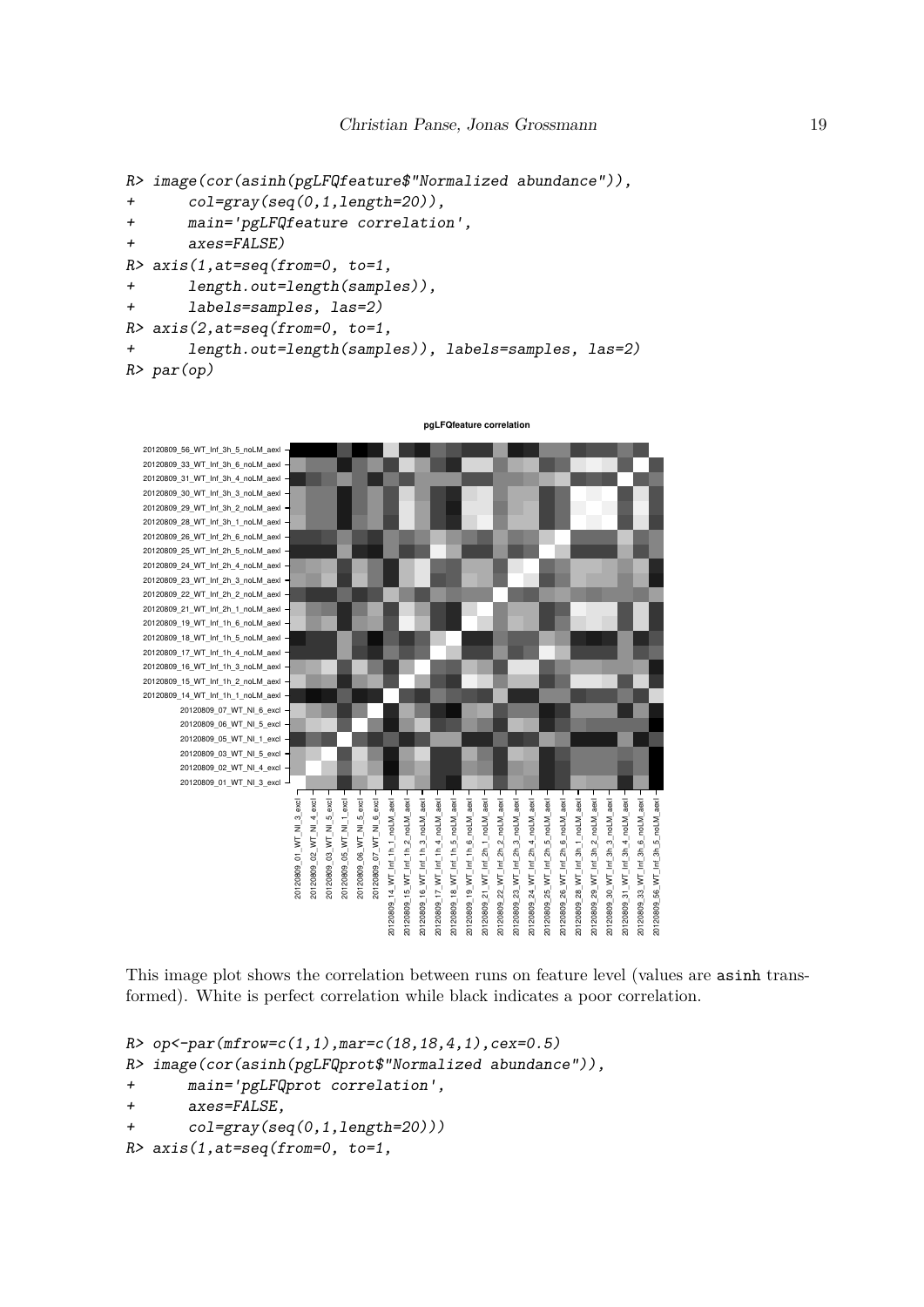```
20 protViz
```

```
+ length.out=length(samples)), labels=samples, las=2)
R> axis(2,at=seq(from=0, to=1,
+ length.out=length(samples)), labels=samples, las=2)
R> par(op)
```


This figure shows the correlation between runs on protein level (values are asinh transformed). White is perfect correlation while black indicates a poor correlation. Striking is the fact that the six biological replicates for each condition cluster very well.

```
R> par(mfrow=c(2,2),mar=c(6,3,4,1))
```
*R> ANOVA<-pgLFQaov(pgLFQprot\$"Normalized abundance",*

- *+ groups=as.factor(pgLFQprot\$grouping),*
- *+ names=pgLFQprot\$output\$Accession,*
- *+ idx=c(15,16,196,107),*

```
+ plot=TRUE)
```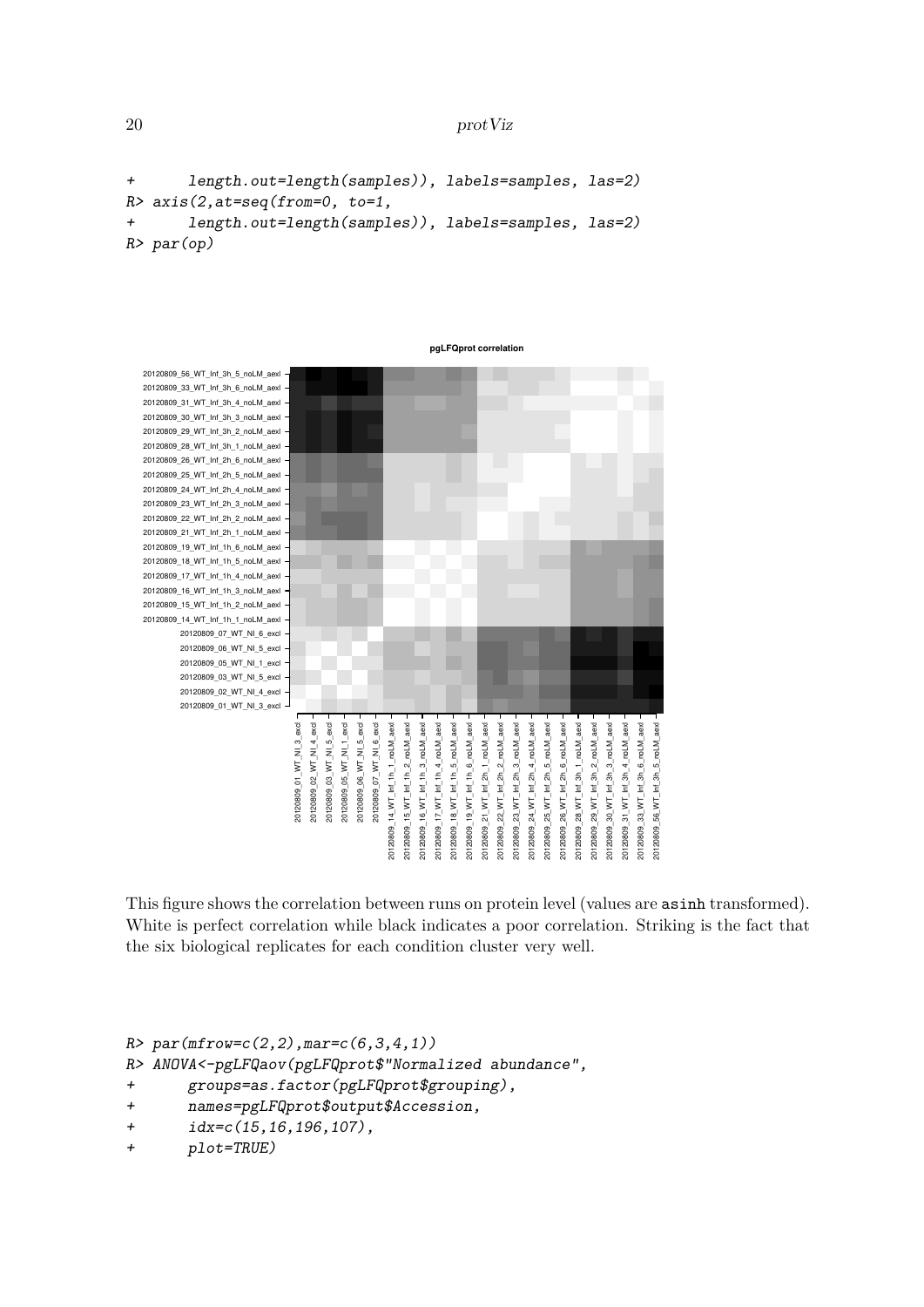

This figure shows the result for four proteins which either differ significantly in expression across conditions (green boxplots) using an analysis of variance test, or non-differing protein expression (red boxplot).

# **4.3. iTRAQ – Two Group Analysis**

The data for the next section is an iTRAQ-8-plex experiment where two conditions are compared (each condition has four biological replicates)

*Sanity Check*

```
R> data(iTRAQ)
R> x<-rnorm(100)
R> par(mfrow=c(3,3),mar=c(6,4,3,0.5));
R> for (i in 3:10){
+ qqnorm(asinh(iTRAQ[,i]),
+ main=names(iTRAQ)[i])
+ qqline(asinh(iTRAQ[,i]), col='grey')
+ }
R> b<-boxplot(asinh(iTRAQ[,c(3:10)]), main='boxplot iTRAQ')
```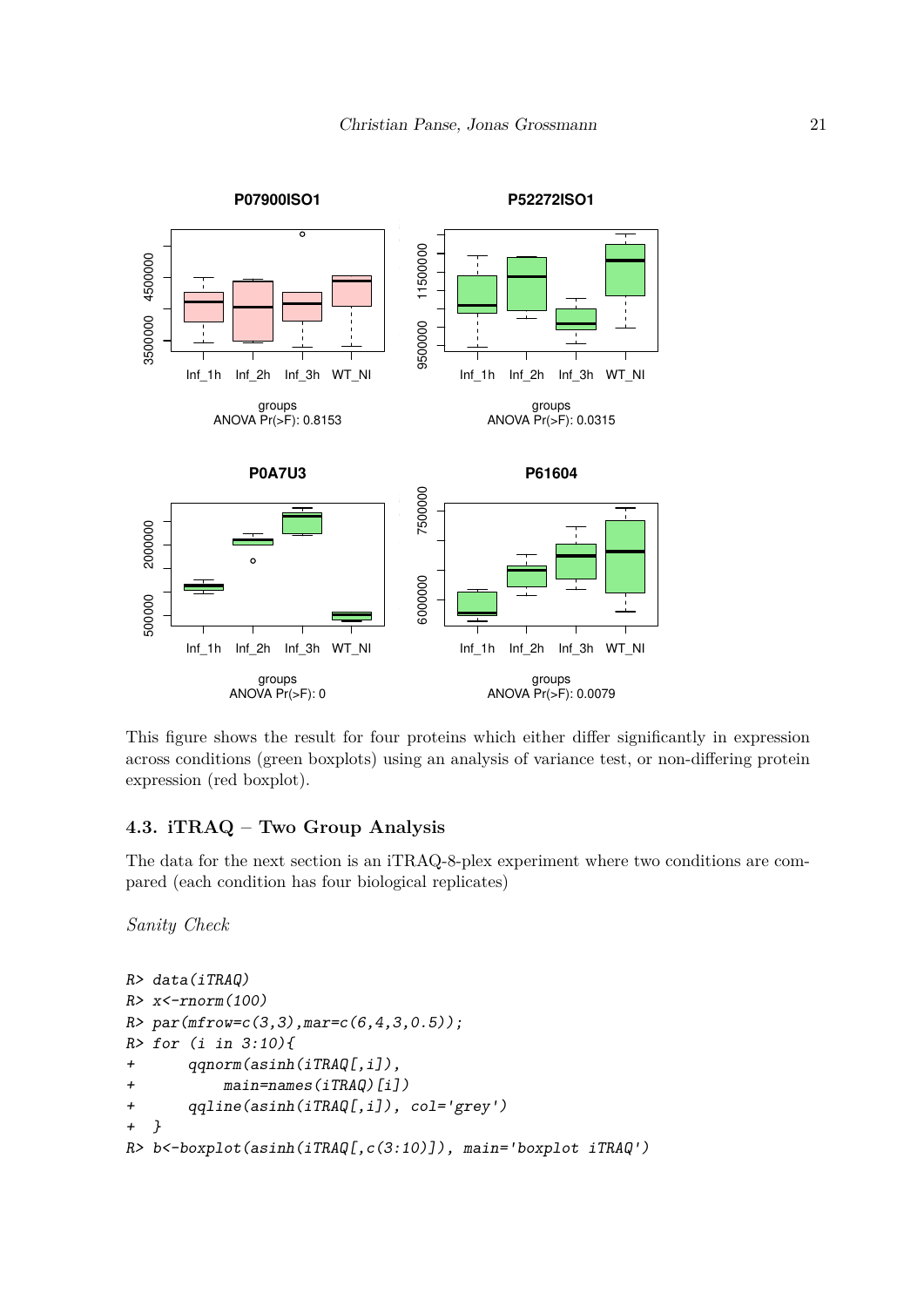```
22 protViz
```


A first quality check to see if all reporter ion channels are having the same distributions. Shown in the figure are Q-Q plots of the individual reporter channels against a normal distribution. The last is a boxplot for all individual channels.

*On Protein Level*

```
R> data(iTRAQ)
R> group1Protein<-numeric()
R> group2Protein<-numeric()
R> for (i in c(3,4,5,6))
+ group1Protein<-cbind(group1Protein,
+ asinh(tapply(iTRAQ[,i], paste(iTRAQ$prot), sum, na.rm=TRUE)))
R> for (i in 7:10)
+ group2Protein<-cbind(group2Protein,
+ asinh(tapply(iTRAQ[,i], paste(iTRAQ$prot), sum, na.rm=TRUE)))
R> par(mfrow=c(2,3),mar=c(6,3,4,1))
R> for (i in 1:nrow(group1Protein)){
+ boxplot.color="#ffcccc"
+ tt.p_value<-t.test(as.numeric(group1Protein[i,]),
+ as.numeric(group2Protein[i,]))$p.value
```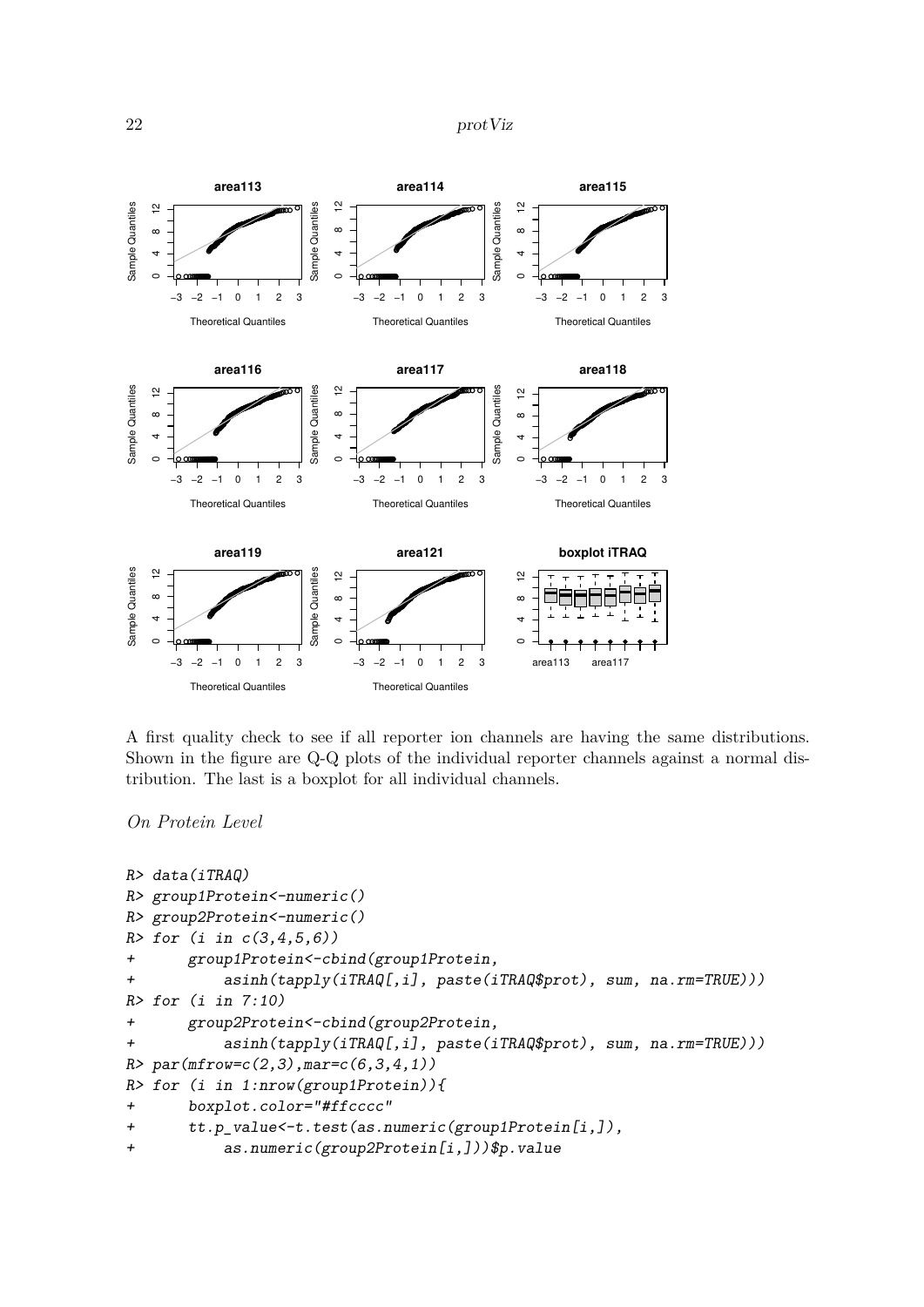```
+
+ if (tt.p_value < 0.05)
+ boxplot.color='lightgreen'
+
+ b<-boxplot(as.numeric(group1Protein[i,]),
+ as.numeric(group2Protein[i,]),
+ main=row.names(group1Protein)[i],
+ sub=paste("t-Test: p-value =", round(tt.p_value,2)),
+ col=boxplot.color,
+ axes=FALSE)
+ axis(1, 1:2, c('group_1','group_2')); axis(2); box()
+
+ points(rep(1,b$n[1]), as.numeric(group1Protein[i,]), col='blue')
+ points(rep(2,b$n[2]), as.numeric(group2Protein[i,]), col='blue')
+ }
```


This figure shows five proteins which are tested if they differ across conditions using the four biological replicates with a t-test.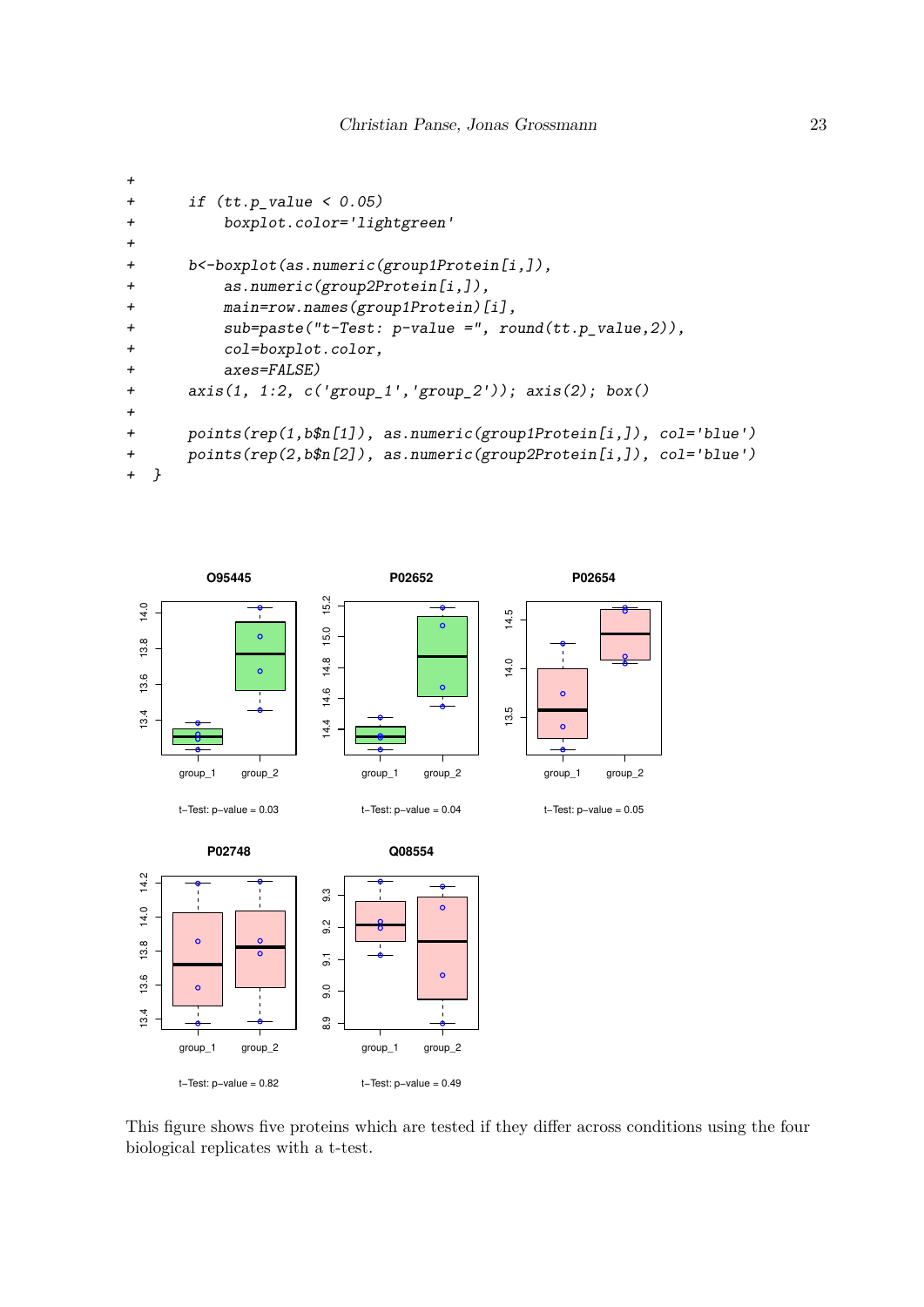# *On Peptide Level*

The same can be done on peptide level using the protViz function iTRAQ2GroupAnalysis.

```
R> data(iTRAQ)
R> q <- iTRAQ2GroupAnalysis(data=iTRAQ,
+ group1=c(3,4,5,6),
+ group2=7:10,
+ INDEX=paste(iTRAQ$prot,iTRAQ$peptide),
+ plot=FALSE)
R> q[1:10,]
```

|                  |           |                                                             | name p_value Group1.area113 |          |
|------------------|-----------|-------------------------------------------------------------|-----------------------------|----------|
| $\mathbf{1}$     |           | 095445 AFLLTPR                                              | 0.056                       | 1705.43  |
| $\boldsymbol{2}$ |           | 095445 DGLCVPR   0.161                                      |                             | 2730.41  |
| 3                |           | 095445 MKDGLCVPR 0.039                                      |                             | 28726.38 |
| 4                |           | 095445 NQEACELSNN 0.277                                     |                             | 4221.31  |
| 5                |           | 095445 SLTSCLDSK 0.036                                      |                             | 20209.66 |
| 6                |           | P02652 AGTELVNFLSYFVELGTQPA                                 | 0.640                       | 4504.97  |
| $\overline{7}$   |           | P02652 AGTELVNFLSYFVELGTQPAT 0.941                          |                             | 67308.30 |
| 8                |           | P02652 AGTELVNFLSYFVELGTQPATQ 0.338                         |                             | 4661.54  |
| 9                |           | P02652 EPCVESLVSQYFQTVTDYGK 0.115                           |                             | 4544.56  |
| 10               |           | P02652 EQLTPLIK 0.053                                       |                             | 24596.42 |
|                  |           | Group1.area114 Group1.area115 Group1.area116 Group2.area117 |                             |          |
| 1                | 1459.10   | 770.65                                                      | 3636.40                     | 3063.48  |
| $\boldsymbol{2}$ | 1852.90   | 1467.65                                                     | 2266.88                     | 2269.57  |
| 3                | 15409.81  | 19050.13                                                    | 58185.02                    | 51416.05 |
| 4                | 4444.28   | 2559.23                                                     | 6859.71                     | 5545.12  |
| 5                | 14979.02  | 12164.94                                                    | 37572.56                    | 30687.57 |
| $\,6$            | 4871.88   | 2760.53                                                     | 9213.41                     | 6728.62  |
| 7                | 46518.21  | 33027.14                                                    | 111629.30                   | 94531.76 |
| 8                | 3971.82   | 2564.39                                                     | 8269.73                     | 6045.30  |
| 9                | 4356.51   | 2950.48                                                     | 6357.90                     | 6819.99  |
| 10               | 22015.94  | 18424.56                                                    | 49811.91                    | 33197.47 |
|                  |           | Group2.area118 Group2.area119 Group2.area121                |                             |          |
| $\mathbf{1}$     | 4046.73   | 2924.49                                                     | 5767.87                     |          |
| 2                | 3572.32   | 2064.82                                                     | 2208.92                     |          |
| 3                | 70721.05  | 38976.42                                                    | 60359.72                    |          |
| 4                | 11925.66  | 6371.50                                                     | 15656.92                    |          |
| 5                | 39176.99  | 34417.66                                                    | 54439.22                    |          |
| 6                | 14761.96  | 7796.29                                                     | 18681.60                    |          |
| $\overline{7}$   | 168775.00 | 83526.72                                                    | 168032.50                   |          |
| 8                | 13724.92  | 7426.84                                                     | 17214.87                    |          |
| 9                | 10265.84  | 7012.92                                                     | 14279.22                    |          |
| 10               | 67213.62  | 40030.86                                                    | 87343.38                    |          |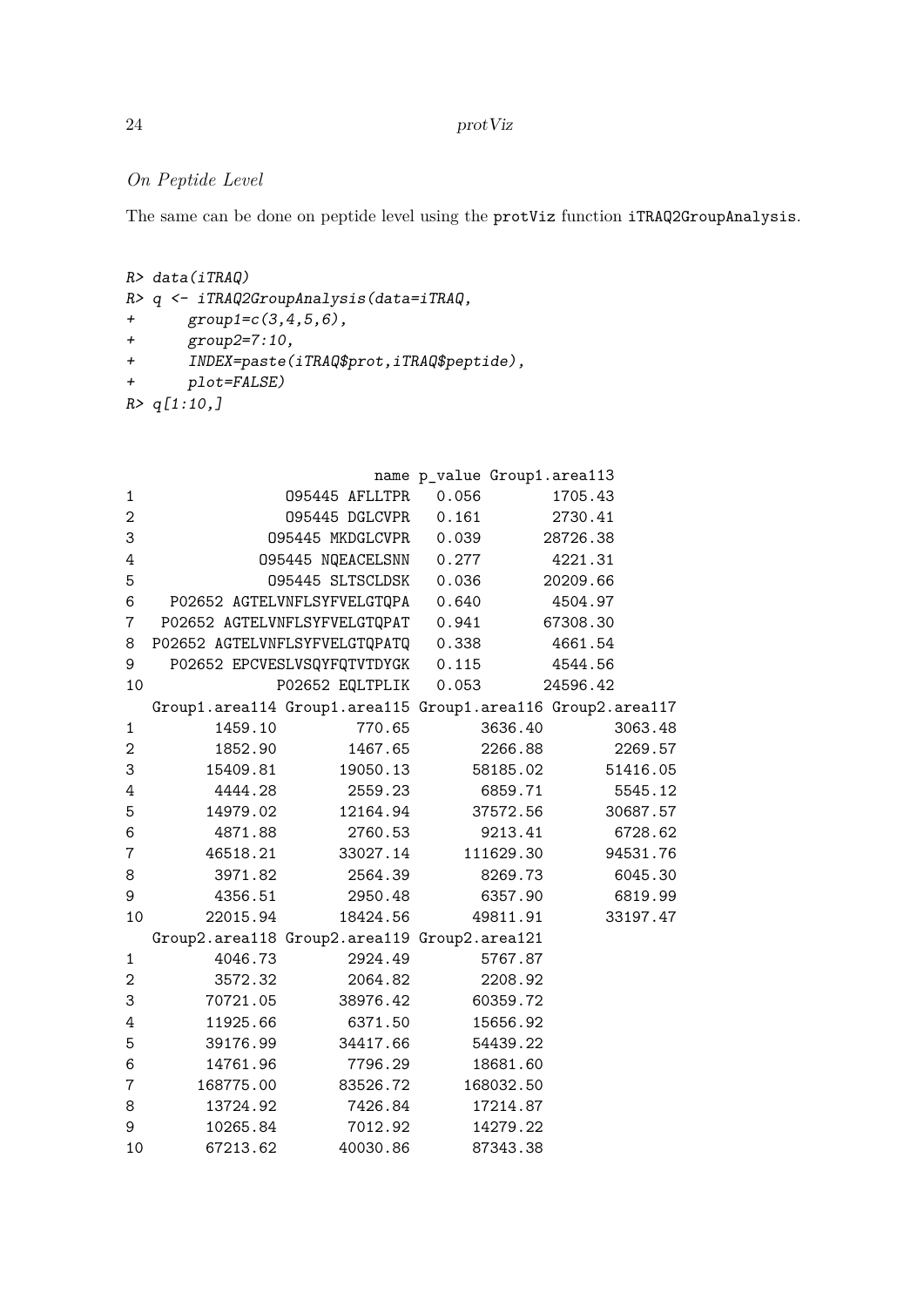# **5. Pressure Profiles QC**

A common problem with mass spec setup is the pure reliability of the high-pressure pump. The following graphics provide visualizations for quality control.

An overview of the pressure profile data can be seen by using the ppp function.

```
R> data(pressureProfile)
R> ppp(pressureProfile)
```
The lines plots the pressure profiles data on a scatter plot "Pc" versus "time" grouped by time range (no figure because of too many data items).

The Trellis xyplot shows the Pc development over each instrument run to a specified relative runtime (25*,* 30*, . . .*).

```
R> pp.data<-pps(pressureProfile, time=seq(25,40,by=5))
R> print(xyplot(Pc ~ as.factor(file) | paste("time =",
+ as.character(time), "minutes"),
+ panel = function(x, y){
+ m<-sum(y)/length(y)
+ m5<-(max(y)-min(y))*0.05
+ panel.abline(h=c(m-m5,m,m+m5),
+ col=rep("#ffcccc",3),lwd=c(1,2,1))
+ panel.grid(h=-1, v=0)
+ panel.xyplot(x, y)
+ },
+ ylab='Pc [psi]',
+ layout=c(1,4),
+ sub='The three red lines indicate the average plus min 5%.',
+ scales = list(x = list(rot = 45)),
+ data=pp.data))
```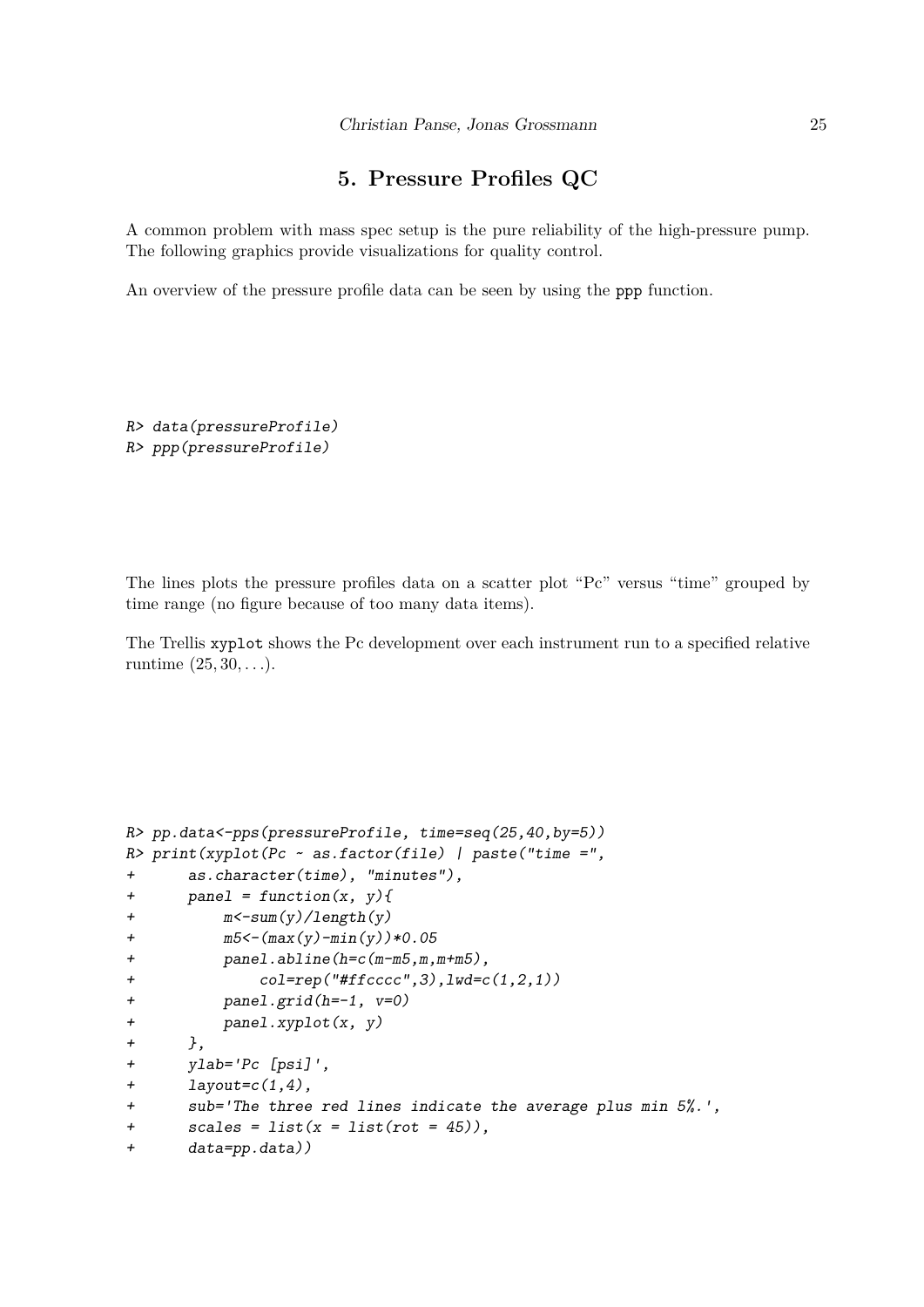26 protViz



**The three red lines indicate the average plus min 5%.**

While each panel in the xyplot above shows the data to a given point in time, we try to use the levelplot to get an overview of the whole pressure profile data.

```
R> pp.data<-pps(pressureProfile, time=seq(0,140,length=128))
R> print(levelplot(Pc ~ time * as.factor(file),
+ main='Pc(psi)',
+ data=pp.data,
+ col.regions=rainbow(100)[1:80]))
```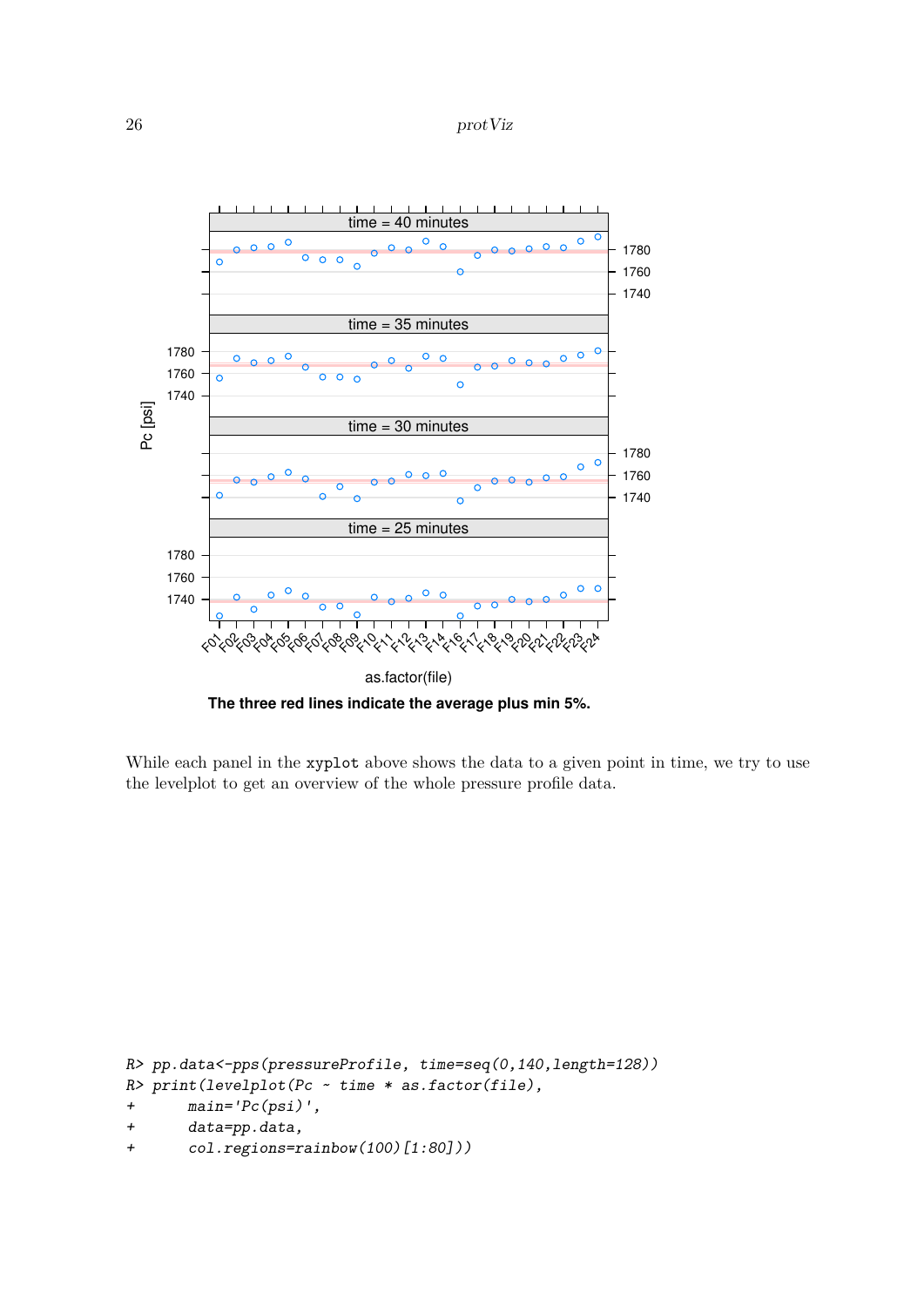

**Pc(psi)**

The protViz package has also been used in [\(Grossmann](#page-27-4) *et al.* [2010;](#page-27-4) [Nanni, Panse, Gehrig,](#page-27-5) [Mueller, Grossmann, and Schlapbach 2013;](#page-27-5) [Panse, Trachsel, Grossmann, and Schlapbach](#page-27-6) [2015;](#page-27-6) [Kockmann, Trachsel, Panse, Wahlander, Selevsek, Grossmann, Wolski, and Schlapbach](#page-27-7) [2016;](#page-27-7) [Bilan, Leutert, Nanni, Panse, and Hottiger 2017;](#page-26-2) [Egloff, Zimmermann, Arnold, Hutter,](#page-27-8) [Morger, Opitz, Poveda, Keserue, Panse, Roschitzki, and Seeger 2018\)](#page-27-8).

## **References**

- <span id="page-26-0"></span>Bantscheff M, Lemeer S, Savitski MM, Kuster B (2012). "Quantitative mass spectrometry in proteomics: critical review update from 2007 to the present." *Anal Bioanal Chem*, **404**(4), 939–965. [doi:10.1007/s00216-012-6203-4](https://doi.org/10.1007/s00216-012-6203-4).
- <span id="page-26-2"></span>Bilan V, Leutert M, Nanni P, Panse C, Hottiger MO (2017). "Combining Higher-Energy Collision Dissociation and Electron-Transfer/Higher-Energy Collision Dissociation Fragmentation in a Product-Dependent Manner Confidently Assigns Proteomewide ADP-Ribose Acceptor Sites." *Anal. Chem.*, **89**(3), 1523–1530. [doi:10.1021/acs.analchem.6b03365](https://doi.org/10.1021/acs.analchem.6b03365).
- <span id="page-26-1"></span>Cappadona S, Baker PR, Cutillas PR, Heck AJ, van Breukelen B (2012). "Current challenges in software solutions for mass spectrometry-based quantitative proteomics." *Amino Acids*, **43**(3), 1087–1108. [doi:10.1007/s00726-012-1289-8](https://doi.org/10.1007/s00726-012-1289-8).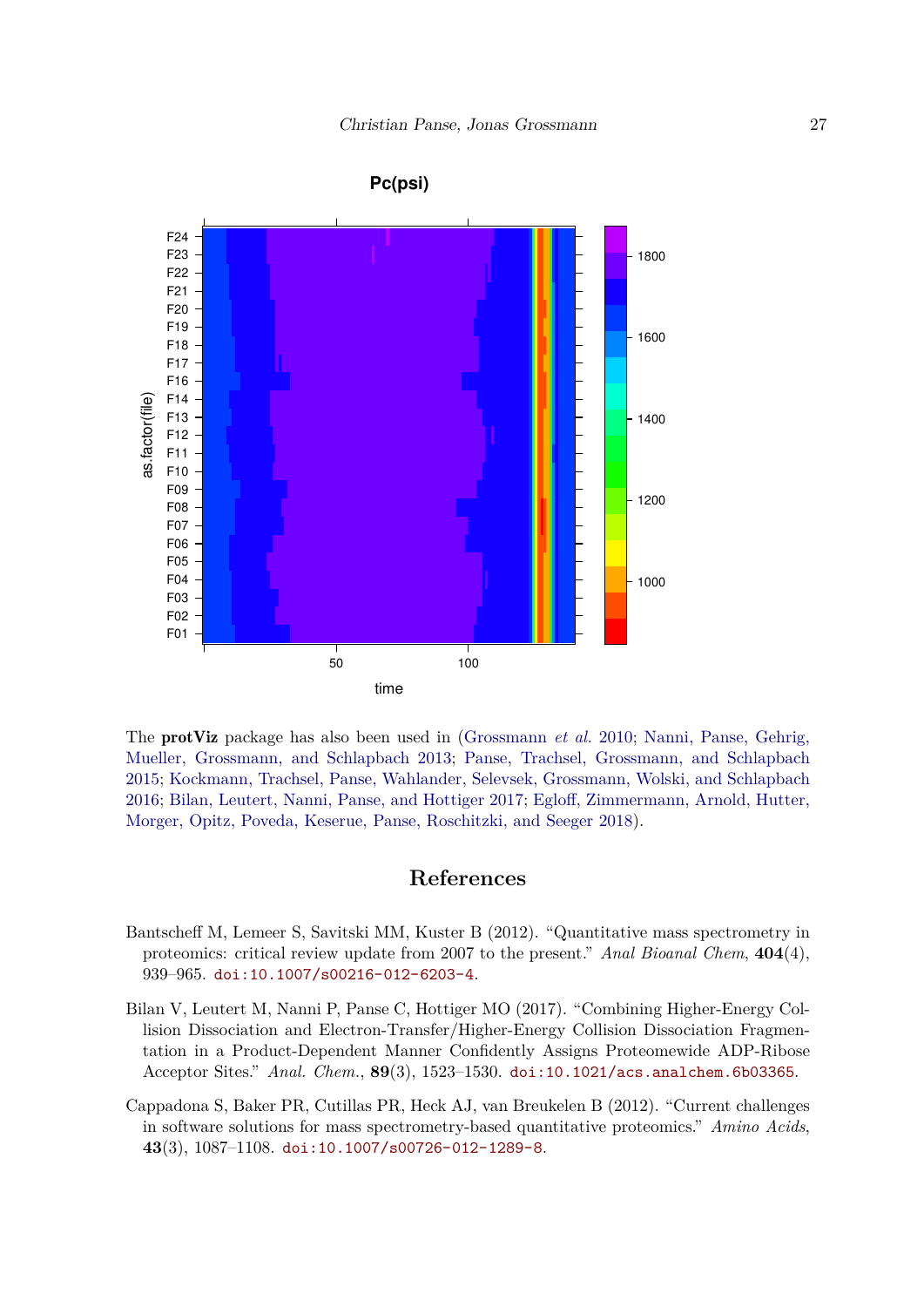#### 28 protViz

- <span id="page-27-8"></span>Egloff P, Zimmermann I, Arnold FM, Hutter CA, Morger D, Opitz L, Poveda L, Keserue HA, Panse C, Roschitzki B, Seeger M (2018). "Engineered Peptide Barcodes for In-Depth Analyses of Binding Protein Ensembles." [doi:10.1101/287813](https://doi.org/10.1101/287813). URL [https://doi.org/](https://doi.org/10.1101/287813) [10.1101/287813](https://doi.org/10.1101/287813).
- <span id="page-27-4"></span>Grossmann J, Roschitzki B, Panse C, Fortes C, Barkow-Oesterreicher S, Rutishauser D, Schlapbach R (2010). "Implementation and evaluation of relative and absolute quantification in shotgun proteomics with label-free methods." *J Proteomics*, **73**(9), 1740–1746. [doi:10.1016/j.jprot.2010.05.011](https://doi.org/10.1016/j.jprot.2010.05.011).
- <span id="page-27-7"></span>Kockmann T, Trachsel C, Panse C, Wahlander A, Selevsek N, Grossmann J, Wolski WE, Schlapbach R (2016). "Targeted proteomics coming of age - SRM, PRM and DIA performance evaluated from a core facility perspective." *Proteomics*, **16**(15-16), 2183–2192. [doi:10.1002/pmic.201500502](https://doi.org/10.1002/pmic.201500502).
- <span id="page-27-1"></span>Krokhin OV, Craig R, Spicer V, Ens W, Standing KG, Beavis RC, Wilkins JA (2004). "An improved model for prediction of retention times of tryptic peptides in ion pair reversedphase HPLC: its application to protein peptide mapping by off-line HPLC-MALDI MS." *Mol. Cell Proteomics*, **3**(9), 908–919. [doi:10.1074/mcp.M400031-MCP200](https://doi.org/10.1074/mcp.M400031-MCP200).
- <span id="page-27-5"></span>Nanni P, Panse C, Gehrig P, Mueller S, Grossmann J, Schlapbach R (2013). "PTM MarkerFinder, a software tool to detect and validate spectra from peptides carrying post-translational modifications." *Proteomics*, **13**(15), 2251–2255. [doi:10.1002/pmic.](https://doi.org/10.1002/pmic.201300036) [201300036](https://doi.org/10.1002/pmic.201300036).
- <span id="page-27-3"></span>Panse C, Gerrits B, Schlapbach R (2009). "PEAKPLOT: Visualizing Fragmented Peptide Mass Spectra in Proteomics." UseR!2009 conference, Rennes, F, URL [https://www.r-project.org/conferences/useR-2009/abstracts/pdf/Panse+](https://www.r-project.org/conferences/useR-2009/abstracts/pdf/Panse+Gerrits+Schlapbach.pdf) [Gerrits+Schlapbach.pdf](https://www.r-project.org/conferences/useR-2009/abstracts/pdf/Panse+Gerrits+Schlapbach.pdf).
- <span id="page-27-6"></span>Panse C, Trachsel C, Grossmann J, Schlapbach R (2015). "specL–an R/Bioconductor package to prepare peptide spectrum matches for use in targeted proteomics." *Bioinformatics*, **31**(13), 2228–2231. [doi:10.1093/bioinformatics/btv105](https://doi.org/10.1093/bioinformatics/btv105).
- <span id="page-27-2"></span>Roepstorff P, Fohlman J (1984). "Proposal for a common nomenclature for sequence ions in mass spectra of peptides." *Biomed. Mass Spectrom.*, **11**(11), 601. [doi:10.1002/bms.](https://doi.org/10.1002/bms.1200111109) [1200111109](https://doi.org/10.1002/bms.1200111109).
- <span id="page-27-0"></span>Trachsel C, Panse C, Kockmann T, Wolski WE, Grossmann J, Schlapbach R (2018). "rawDiag - an R package supporting rational LC-MS method optimization for bottom-up proteomics." [doi:10.1101/304485](https://doi.org/10.1101/304485). URL <https://doi.org/10.1101/304485>.

## **A. Session information**

An overview of the package versions used to produce this document are shown below.

• R version 4.1.3 (2022-03-10), x86\_64-pc-linux-gnu